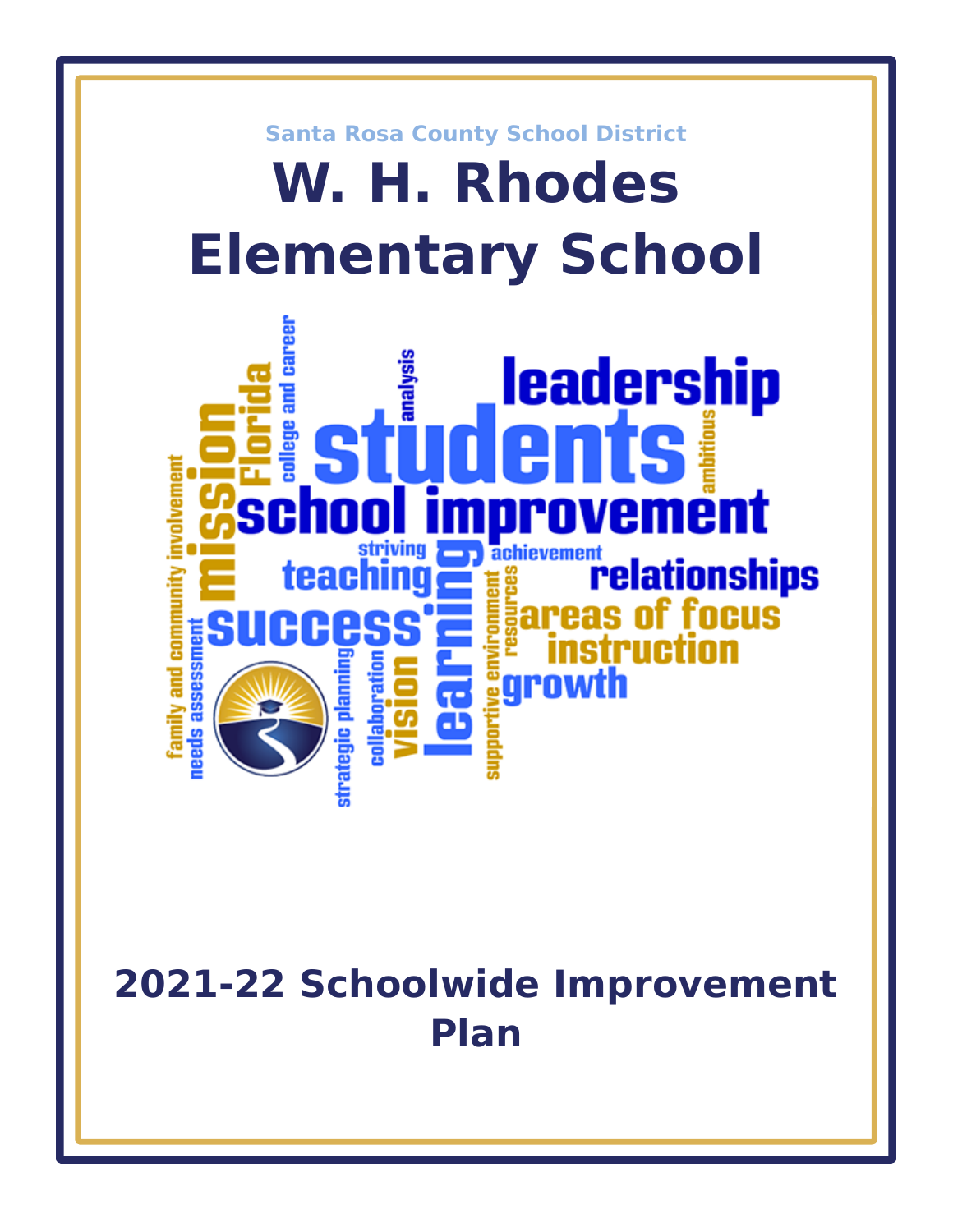# **Table of Contents**

| <b>School Demographics</b>                | 3  |
|-------------------------------------------|----|
| <b>Purpose and Outline of the SIP</b>     | 4  |
| <b>School Information</b>                 | 5  |
| <b>Needs Assessment</b>                   |    |
| <b>Planning for Improvement</b>           | 19 |
| <b>Positive Culture &amp; Environment</b> | 25 |
| <b>Budget to Support Goals</b>            | O  |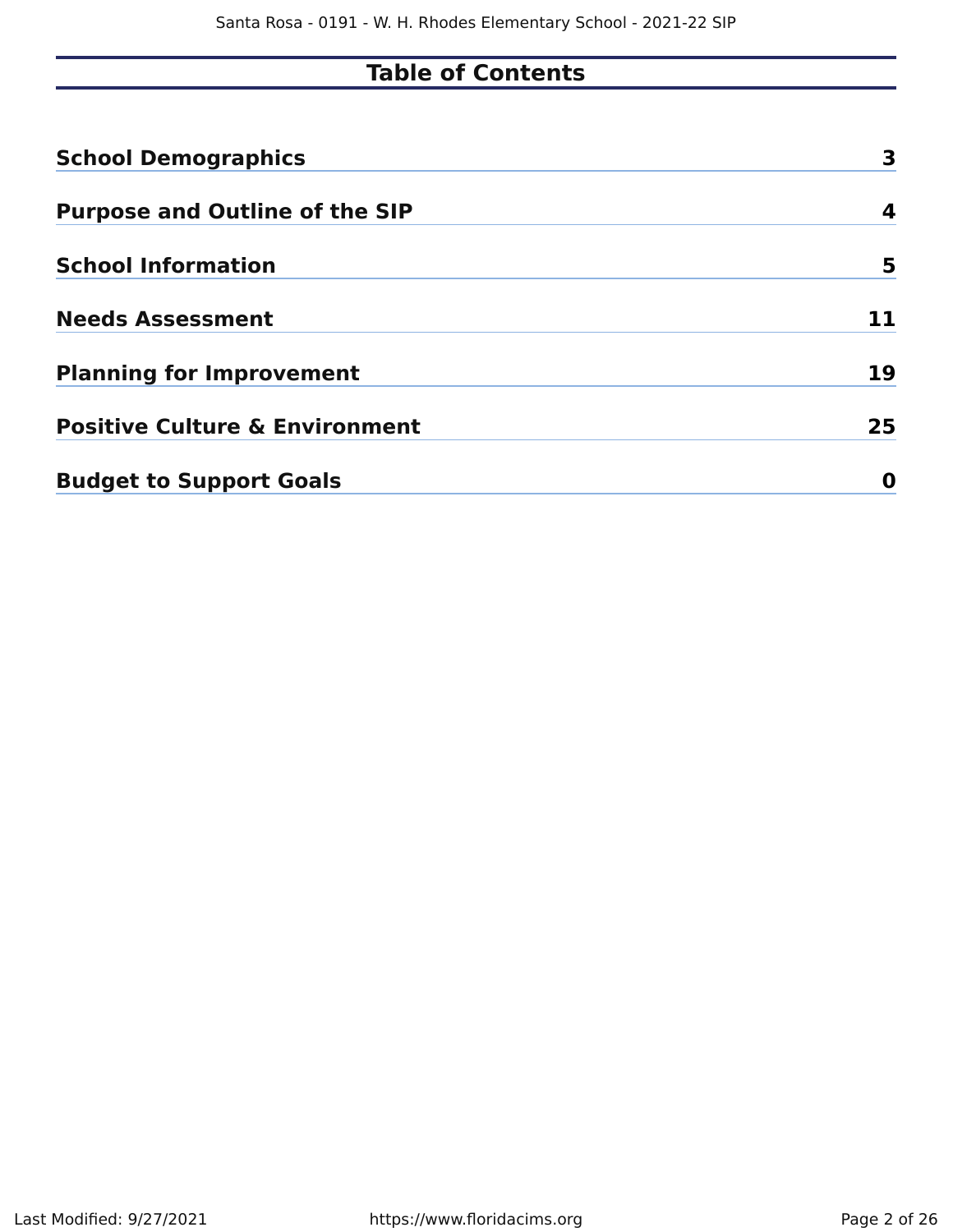# **W. H. Rhodes Elementary School**

5563 BYROM ST, Milton, FL 32570

http://www.santarosa.k12.fl.us/schools/whre/

**Demographics**

# **Principal: Kacie Reaves** Start Date for this Principal: 8/1/2020

| <b>2019-20 Status</b><br>(per MSID File)                                                                                            | Active                                                                                                                                                                                                        |
|-------------------------------------------------------------------------------------------------------------------------------------|---------------------------------------------------------------------------------------------------------------------------------------------------------------------------------------------------------------|
| <b>School Type and Grades Served</b><br>(per MSID File)                                                                             | <b>Elementary School</b><br><b>PK-5</b>                                                                                                                                                                       |
| <b>Primary Service Type</b><br>(per MSID File)                                                                                      | K-12 General Education                                                                                                                                                                                        |
| 2018-19 Title I School                                                                                                              | Yes                                                                                                                                                                                                           |
| 2018-19 Economically<br><b>Disadvantaged (FRL) Rate</b><br>(as reported on Survey 3)                                                | [Data Not Available]                                                                                                                                                                                          |
| 2018-19 ESSA Subgroups Represented<br>(subgroups with 10 or more students)<br>(subgroups in orange are below the federal threshold) | <b>Black/African American Students</b><br><b>Economically Disadvantaged Students</b><br><b>Hispanic Students</b><br><b>Multiracial Students</b><br><b>Students With Disabilities</b><br><b>White Students</b> |
| <b>School Grades History</b>                                                                                                        | 2018-19: B (56%)<br>2017-18: $C(53%)$<br>2016-17: B $(55%)$<br>2015-16: C (48%)                                                                                                                               |
| 2019-20 School Improvement (SI) Information*                                                                                        |                                                                                                                                                                                                               |
| <b>SI Region</b>                                                                                                                    | Northwest                                                                                                                                                                                                     |
| <b>Regional Executive Director</b>                                                                                                  | <b>Rachel Heide</b>                                                                                                                                                                                           |
| <b>Turnaround Option/Cycle</b>                                                                                                      | N/A                                                                                                                                                                                                           |
| <b>Year</b>                                                                                                                         |                                                                                                                                                                                                               |
| <b>Support Tier</b>                                                                                                                 |                                                                                                                                                                                                               |
| <b>ESSA Status</b>                                                                                                                  | <b>TS&amp;I</b>                                                                                                                                                                                               |
| * As defined under Rule 6A-1.099811, Florida Administrative Code. For more information, click<br><u>here</u> .                      |                                                                                                                                                                                                               |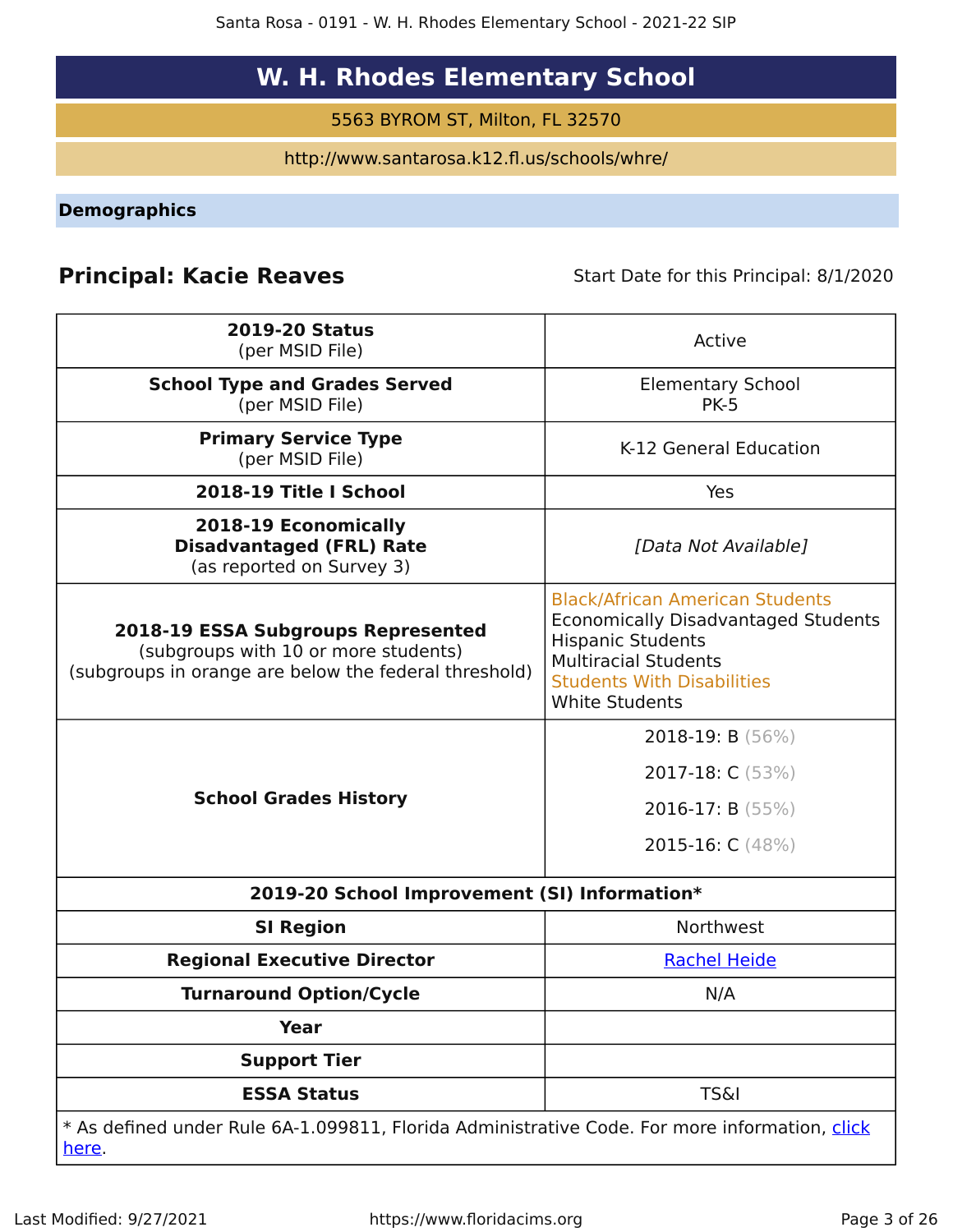### **School Board Approval**

This plan is pending approval by the Santa Rosa County School Board.

### **SIP Authority**

Section 1001.42(18), Florida Statutes, requires district school boards to annually approve and require implementation of a Schoolwide Improvement Plan (SIP) for each school in the district that has a school grade of D or F. This plan is also a requirement for Targeted Support and Improvement (TS&I) and Comprehensive Support and Improvement (CS&I) schools pursuant to 1008.33 F.S. and the Every Student Succeeds Act (ESSA).

To be designated as TS&I, a school must have one or more ESSA subgroup(s) with a Federal Index below 41%. This plan shall be approved by the district. There are three ways a school can be designated as CS&I:

- 1. have a school grade of D or F
- 2. have a graduation rate of 67% or lower
- 3. have an overall Federal Index below 41%.

For these schools, the SIP shall be approved by the district as well as the Bureau of School Improvement.

The Florida Department of Education (FDOE) SIP template meets all statutory and rule requirements for traditional public schools and incorporates all components required for schools receiving Title I funds. This template is required by State Board of Education Rule 6A-1.099811, Florida Administrative Code, for all non-charter schools with a current grade of D or F, or a graduation rate 67% or less. Districts may opt to require a SIP using a template of its choosing for schools that do not fit the aforementioned conditions. This document was prepared by school and district leadership using the FDOE's school improvement planning web application located at www.floridacims.org.

### **Purpose and Outline of the SIP**

The SIP is intended to be the primary artifact used by every school with stakeholders to review data, set goals, create an action plan and monitor progress. The Florida Department of Education encourages schools to use the SIP as a "living document" by continually updating, refining and using the plan to guide their work throughout the year. This printed version represents the SIP as of the "Date Modified" listed in the footer.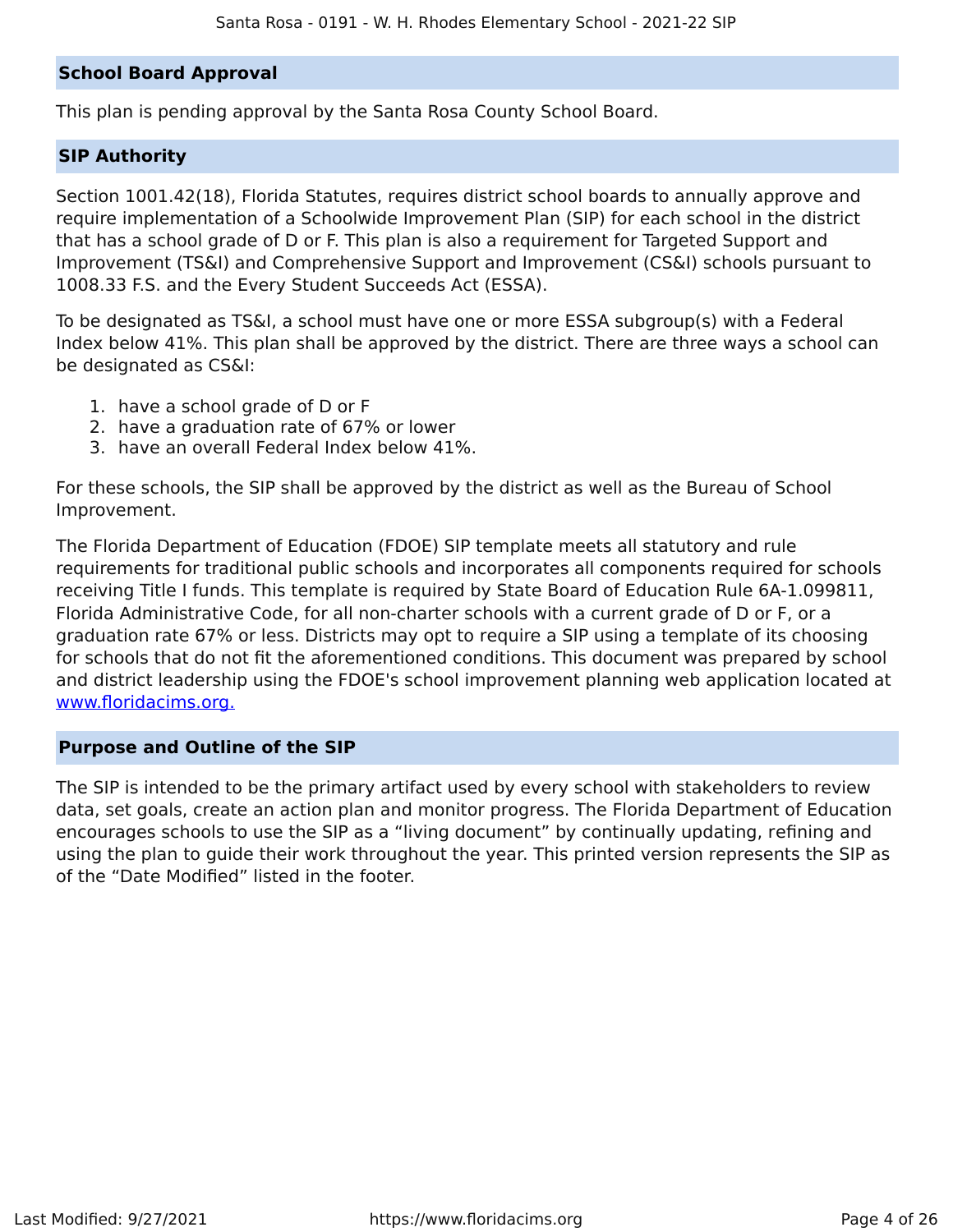### **Part I: School Information**

### **School Mission and Vision**

### **Provide the school's mission statement.**

Meeting the needs of each individual student by working together with families and the community.

#### **Provide the school's vision statement.**

To help children develop the learning skills necessary for continual improvement as responsible, productive members of the community.

### **School Leadership Team**

#### **Membership**

Identify the name, email address, position title, and job duties/responsibilities for each member of the school leadership team.**:**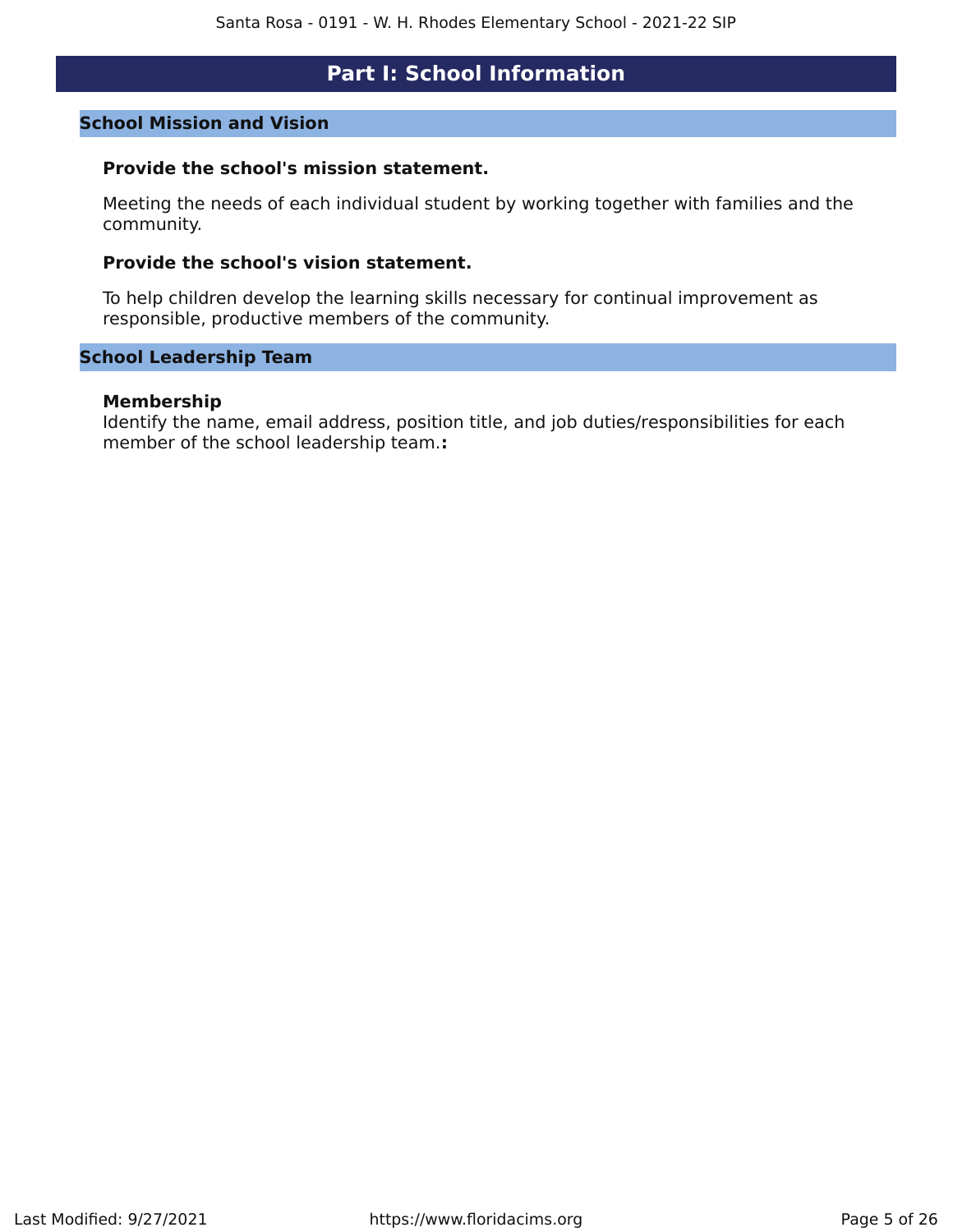| <b>Name</b>               | <b>Title</b>           | <b>Job Duties and</b><br><b>Responsibilities</b> |                                                                                                                                                                                                                                                                                                                                                                                                                                                                                |
|---------------------------|------------------------|--------------------------------------------------|--------------------------------------------------------------------------------------------------------------------------------------------------------------------------------------------------------------------------------------------------------------------------------------------------------------------------------------------------------------------------------------------------------------------------------------------------------------------------------|
| Reaves,<br>Kacie          | Principal              |                                                  | Mrs. Reaves is the school principal. Her<br>duties and job responsibilities include the<br>following:<br>• Manage and administer the overall<br>activities of assessing and developing the<br>instructional program at the<br>school.<br>• Develop and maintain positive school/<br>community relations and act as liaison<br>between the two.<br>• Make proactive decisions relating to school<br>and community well-being.                                                   |
| Crate,<br><b>Kimberly</b> | Assistant<br>Principal |                                                  | Mrs. Crate is the assistant principal. Her<br>duties and job responsibilities include the<br>following:<br>• Assist the principal in planning,<br>implementing, and evaluating the school<br>improvement program.<br>• Coordinate all aspects of elementary<br>curriculum.<br>• Recommend curriculum adjustments to<br>meet the unique learning needs of individual<br>students.                                                                                               |
| Reilly,<br>Teresa         | Other                  | Administrative<br>Intern                         | Mrs. Reilly is the administrative intern. Her<br>duties and job responsibilities include the<br>following:<br>• Assist the administrative team in planning,<br>implementing, and evaluating the school<br>improvement program.<br>• Assist the administrative team in<br>coordinating all aspects of elementary<br>curriculum.<br>• Assisting the administrative team<br>managing the day to day operations of the<br>school, including attendance,<br>safety, and discipline. |
| Stone,<br><b>Denise</b>   | Instructional<br>Media |                                                  | Mrs. Stone is the Media Specialist. Her duties<br>and job responsibilities include the following:<br>• Organize and implement an open concept<br>media program which fully supports the<br>educational goals and<br>objectives of the school.<br>• Support curriculum through cooperative<br>planning and consultation with faculty and                                                                                                                                        |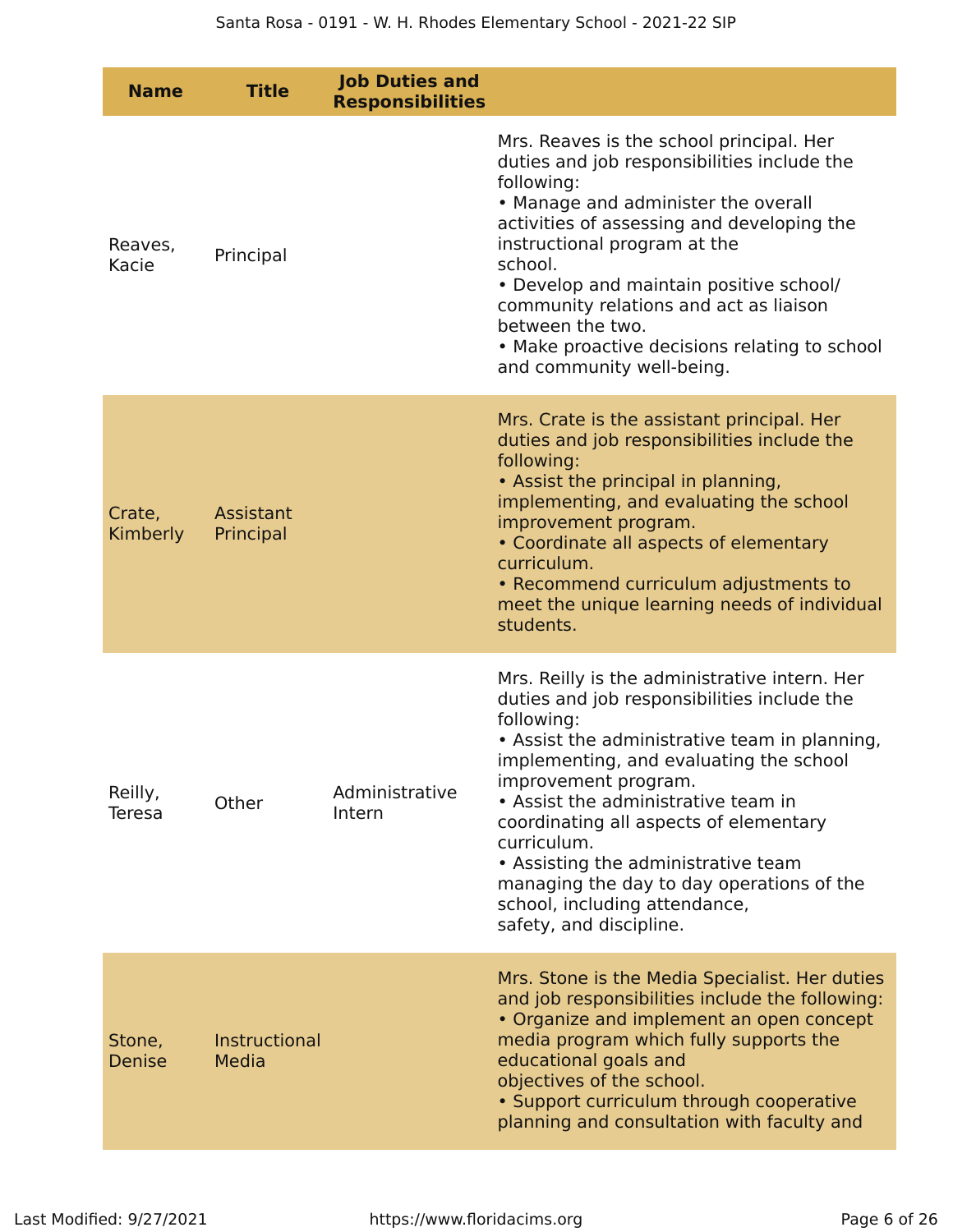| <b>Name</b>             | <b>Title</b>          | <b>Job Duties and</b><br><b>Responsibilities</b> |                                                                                                                                                                                                                                                                                                                                                                                                                                                                                                                                               |
|-------------------------|-----------------------|--------------------------------------------------|-----------------------------------------------------------------------------------------------------------------------------------------------------------------------------------------------------------------------------------------------------------------------------------------------------------------------------------------------------------------------------------------------------------------------------------------------------------------------------------------------------------------------------------------------|
|                         |                       |                                                  | administration.<br>• Teach lessons with specific objectives<br>defined by and in cooperation with individual<br>teachers.                                                                                                                                                                                                                                                                                                                                                                                                                     |
| Roberts,<br>Tamara      | Guidance<br>Counselor |                                                  | Mrs. Roberts is the Guidance Counselor. Her<br>duties and job responsibilities include the<br>following:<br>• Provide appropriate consultation and staff<br>development to school personnel, as needed.<br>• Consult and collaborate with teachers,<br>staff, and parents in understanding and<br>meeting the unique needs<br>of individual students.<br>• Assist with referrals to other service<br>providers and outside agencies.                                                                                                          |
| Lewis,<br><b>Dianne</b> | Reading<br>Coach      |                                                  | Ms. Lewis is the Reading Coach. Her duties<br>and job responsibilities include the following:<br>• Planning, coordinating, and implementing<br>professional development in the areas of<br>literacy based on<br>formal and informal assessment data.<br>• Work with the school leadership team, data<br>teams, and literacy leadership team to<br>determine the school's<br>strengths and needs for improvement<br>relating to literacy.                                                                                                      |
| Blackwell,<br>Amy       | Other                 | Academic<br>Intervention<br><b>Specialist</b>    | Mrs. Blackwell is the Academic Intervention<br>Specialist for grades three through five. Her<br>duties and job responsibilities include the<br>following:<br>• Provide information, training, and support<br>for families and educators.<br>• Promote family involvement in education<br>through partnerships between the school,<br>parents, and other<br>organizations.<br>• Collaborate with other professional<br>intervention and support personnel in the<br>delivery of a multi-tiered<br>system of support for teachers and students. |
| Larson,<br>Cindy        | Other                 | Academic<br>Intervention<br><b>Specialist</b>    | Ms. Larson is the Academic Intervention<br>Specialist for grades KG through two. Her<br>duties and job responsibilities include the                                                                                                                                                                                                                                                                                                                                                                                                           |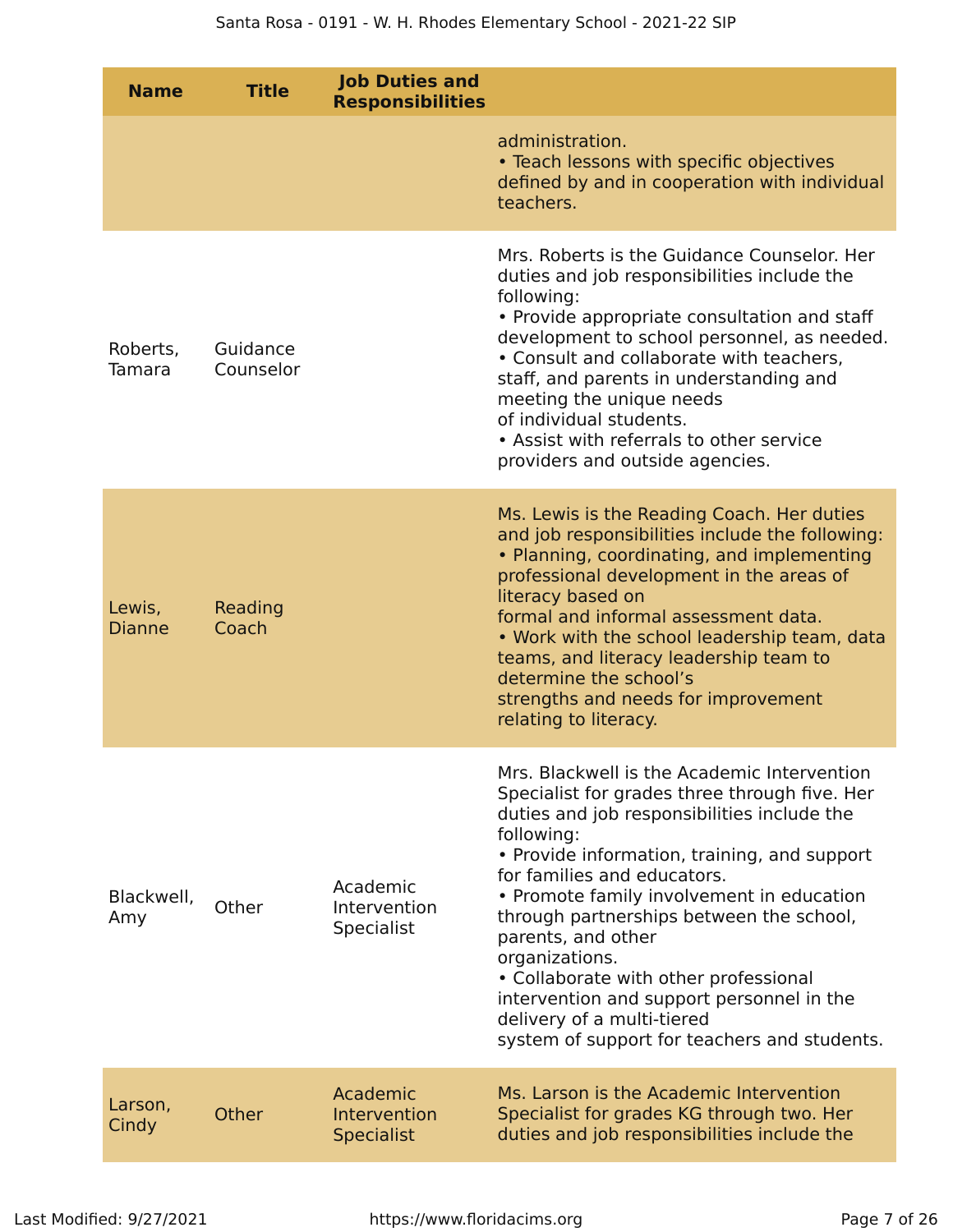| <b>Name</b>               | <b>Title</b>                  | <b>Job Duties and</b><br><b>Responsibilities</b> |                                                                                                                                                                                                                                                                                                                                                                                                                                                                                                                                                           |
|---------------------------|-------------------------------|--------------------------------------------------|-----------------------------------------------------------------------------------------------------------------------------------------------------------------------------------------------------------------------------------------------------------------------------------------------------------------------------------------------------------------------------------------------------------------------------------------------------------------------------------------------------------------------------------------------------------|
|                           |                               |                                                  | following:<br>• Provide information, training, and support<br>for families and educators.<br>• Promote family involvement in education<br>through partnerships between the school,<br>parents, and other<br>organizations.<br>• Collaborate with other professional<br>intervention and support personnel in the<br>delivery of a multi-tiered<br>system of support for teachers and students.                                                                                                                                                            |
| Wingett,<br>Andrea        | <b>Behavior</b><br>Specialist |                                                  | Ms. Wingett is the behavior coach. Her duties<br>and job responsibilities include the following:<br>• Collaborate with school leadership to<br>develop, implement, and maintain a school<br>wide positive behavior<br>support system that addresses the needs of<br>all students.<br>• Work directly with students and parents of<br>students in Tier II and Tier III to modify<br>behaviors to achieve<br>successful outcomes.                                                                                                                           |
| Benavides, Other<br>Emily |                               | Interventionist                                  | Mrs. Benavides is a school interventionist<br>and MTSS Coordinator. Her duties and job<br>responsibilities include the following:<br>• Support classroom teachers in the<br>implementation of established interventions.<br>• Collaborate with instructional staff, other<br>school personnel, parents, and a variety of<br>community and district<br>partners in the improvement of student<br>outcomes.<br>• Collaborate with other professionals and<br>support personnel in the delivery of a multi-<br>tiered system of<br>support for all students. |

### **Demographic Information**

### **Principal start date**

Saturday 8/1/2020, Kacie Reaves

**Number of teachers with a 2019 3-year aggregate or a 1-year Algebra state VAM rating of Highly Effective.** Note: For UniSIG Supplemental Teacher Allocation, teachers must have at least 10 student assessments. 4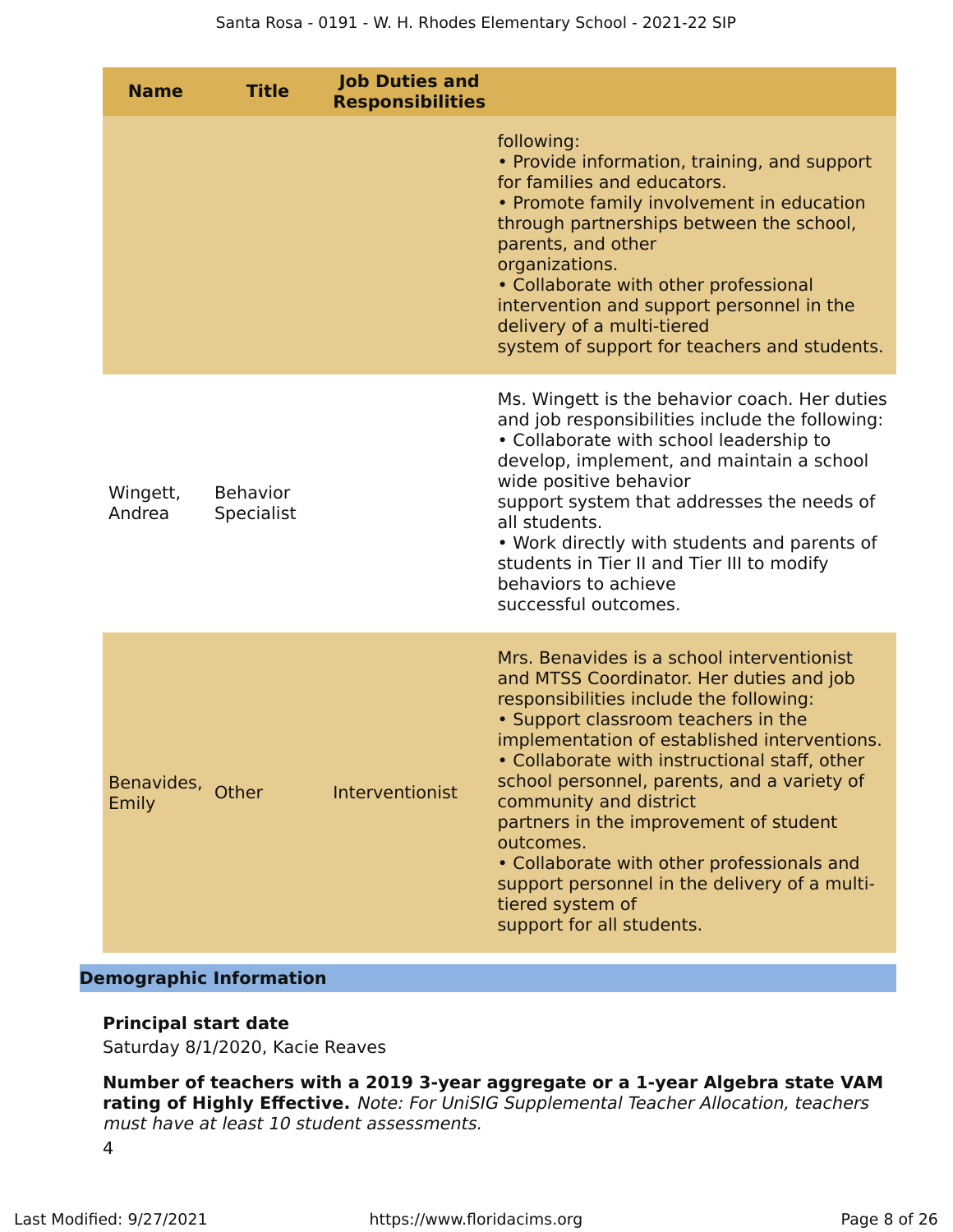**Number of teachers with a 2019 3-year aggregate or a 1-year Algebra state VAM rating of Effective.** Note: For UniSIG Supplemental Teacher Allocation, teachers must have at least 10 student assessments. 5

**Total number of teacher positions allocated to the school** 76

**Total number of students enrolled at the school** 846

**Identify the number of instructional staff who left the school during the 2020-21 school year.**

4

**Identify the number of instructional staff who joined the school during the 2021-22 school year.**

15

### **Demographic Data**

### **Early Warning Systems**

### **2021-22**

**The number of students by grade level that exhibit each early warning indicator listed:**

| <b>Indicator</b>                                               |                |                |                           |                | <b>Grade Level</b> |                |                |                |                |                |                |                |                | Total |
|----------------------------------------------------------------|----------------|----------------|---------------------------|----------------|--------------------|----------------|----------------|----------------|----------------|----------------|----------------|----------------|----------------|-------|
|                                                                | K              | 1              | $\overline{2}$            | 3              | 4                  | 5              | 6              | $\mathbf{7}$   |                |                | 8 9 10 11      |                |                |       |
| Number of students<br>enrolled                                 |                |                | 140 124 142 138 154 131 0 |                |                    |                |                | $\overline{0}$ | $\Omega$       | $\Omega$       | $\overline{0}$ | $\overline{0}$ | $\Omega$       | 829   |
| <b>Attendance below 90</b><br>percent                          | 60             | 45             | 46                        | 60             | 57                 | 43             | $\overline{0}$ | $\overline{0}$ | $\overline{0}$ | $\Omega$       | $\overline{0}$ | $\overline{0}$ | $\Omega$       | 311   |
| One or more suspensions                                        | $\mathbf{0}$   | $\overline{0}$ | $\overline{0}$            | 1              | $\mathbf 0$        | $\mathbf 0$    | $\overline{0}$ | $\overline{0}$ | $\overline{0}$ | $\Omega$       | $\overline{0}$ | $\overline{0}$ | $\overline{0}$ | 1     |
| Course failure in ELA                                          | $\Omega$       | $\overline{3}$ | 6                         | $\overline{4}$ | $\mathbf{1}$       | 5 <sup>1</sup> | $\overline{0}$ | $\overline{0}$ | $\overline{0}$ | $\overline{0}$ | $\overline{0}$ | $\Omega$       | $\Omega$       | 19    |
| Course failure in Math                                         | $\overline{0}$ | 2              | 3                         | 6              | 1                  | $\overline{7}$ | $\Omega$       | $\Omega$       | $\Omega$       | $\Omega$       | $\Omega$       | $\Omega$       | 0              | 19    |
| Level 1 on 2019 statewide<br><b>FSA ELA assessment</b>         | $\overline{0}$ | $\overline{0}$ | $\Omega$                  | $\mathbf{1}$   | 30                 | 27             | $\overline{0}$ | $\overline{0}$ | $\Omega$       | $\overline{0}$ | $\overline{0}$ | $\overline{0}$ | $\Omega$       | 58    |
| Level 1 on 2019 statewide<br>FSA Math assessment               | $\overline{0}$ | $\overline{0}$ | $\Omega$                  | $\mathbf{1}$   | 47                 | 31             | $\overline{0}$ | $\overline{0}$ | $\overline{0}$ | $\Omega$       | $\overline{0}$ | $\overline{0}$ | $\Omega$       | 79    |
| Number of students with a<br>substantial reading<br>deficiency | $\Omega$       | $\overline{0}$ | $\mathbf{0}$              | $\overline{0}$ | $\overline{0}$     | $\overline{0}$ | $\overline{0}$ | $\overline{0}$ | $\Omega$       | $\Omega$       | $\overline{0}$ | $\Omega$       | $\Omega$       |       |

### **The number of students with two or more early warning indicators:**

| <b>Indicator</b>                                                    |  | <b>Grade Level</b> |  |  |  |  |  |  |  |  |  |  |                              |              |  |
|---------------------------------------------------------------------|--|--------------------|--|--|--|--|--|--|--|--|--|--|------------------------------|--------------|--|
|                                                                     |  |                    |  |  |  |  |  |  |  |  |  |  | K 1 2 3 4 5 6 7 8 9 10 11 12 | <b>Total</b> |  |
| Students with two or more indicators 0 2 3 5 25 20 0 0 0 0 0 0 0 55 |  |                    |  |  |  |  |  |  |  |  |  |  |                              |              |  |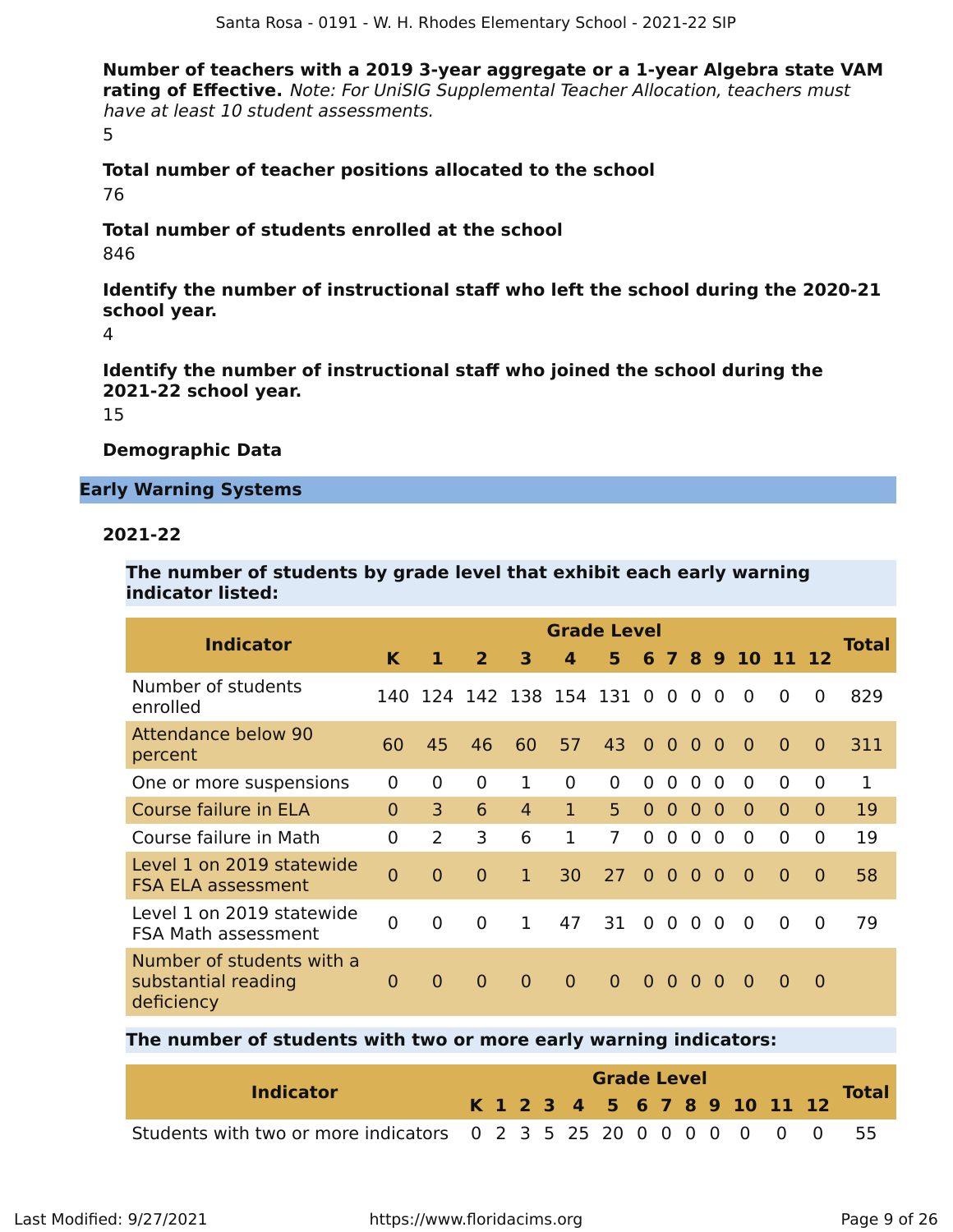### **The number of students identified as retainees:**

| <b>Indicator</b>                       |  |  |  |  | <b>Grade Level</b> |  |                              |              |
|----------------------------------------|--|--|--|--|--------------------|--|------------------------------|--------------|
|                                        |  |  |  |  |                    |  | K 1 2 3 4 5 6 7 8 9 10 11 12 | <b>Total</b> |
| <b>Retained Students: Current Year</b> |  |  |  |  |                    |  | 7742000000000                | - 20         |
|                                        |  |  |  |  |                    |  |                              |              |

### **Date this data was collected or last updated** Monday 8/30/2021

### **2020-21 - As Reported**

### **The number of students by grade level that exhibit each early warning indicator:**

|                                                    |                |                |                           |                |                | <b>Grade Level</b> |                |                |                |                |                |          |                |              |
|----------------------------------------------------|----------------|----------------|---------------------------|----------------|----------------|--------------------|----------------|----------------|----------------|----------------|----------------|----------|----------------|--------------|
| <b>Indicator</b>                                   | K              | 1              | $\overline{2}$            | 3              | 4              | 5                  | 6              |                |                |                | 7 8 9 10 11 12 |          |                | <b>Total</b> |
| Number of students<br>enrolled                     |                |                | 103 135 118 127 121 110 0 |                |                |                    |                | $\overline{0}$ | $\overline{0}$ | $\Omega$       | $\Omega$       | $\Omega$ | $\Omega$       | 714          |
| Attendance below 90<br>percent                     | $\overline{7}$ | $\overline{7}$ | 9                         | <b>q</b>       | $\overline{7}$ | 13 <sup>°</sup>    | 0 <sub>0</sub> |                | $\overline{0}$ | $\Omega$       | $\Omega$       | $\Omega$ | $\Omega$       | 52           |
| One or more suspensions                            | $\Omega$       | 4              | 4                         | $\mathcal{L}$  | 3              | 6                  | $\Omega$       | $\overline{0}$ | $\Omega$       | $\Omega$       | $\Omega$       | $\Omega$ | $\Omega$       | 19           |
| Course failure in ELA                              | $\Omega$       | 2              | 5                         | $\mathbf{1}$   | $\mathbf{1}$   | $\overline{2}$     | $\Omega$       | $\overline{0}$ | $\Omega$       | $\Omega$       | $\Omega$       | $\Omega$ | $\Omega$       | 11           |
| Course failure in Math                             | $\Omega$       | $\Omega$       | 1                         | 4              | 0              | 2                  | $\Omega$       | $\overline{0}$ | $\overline{0}$ | $\overline{0}$ | $\Omega$       | $\Omega$ | $\overline{0}$ | 7            |
| Level 1 on 2019 statewide<br><b>ELA assessment</b> | $\overline{0}$ | $\Omega$       | $\overline{0}$            | $\overline{0}$ | $\overline{0}$ | $\Omega$           | $\Omega$       | $\bullet$      | $\Omega$       | $\Omega$       | $\bullet$      | $\Omega$ | - 0            |              |
| Level 1 on 2019 statewide<br>Math assessment       | $\Omega$       | 0              | $\Omega$                  | $\overline{0}$ | $\overline{0}$ | $\Omega$           | $\Omega$       | $\Omega$       | $\Omega$       | $\Omega$       | $\Omega$       | $\Omega$ | 0              |              |

### **The number of students with two or more early warning indicators:**

|                                                                  |  | <b>Grade Level</b> |  |  |  |  |  |  |  |  |  |                              |  |              |  |
|------------------------------------------------------------------|--|--------------------|--|--|--|--|--|--|--|--|--|------------------------------|--|--------------|--|
| <b>Indicator</b>                                                 |  |                    |  |  |  |  |  |  |  |  |  | K 1 2 3 4 5 6 7 8 9 10 11 12 |  | <b>Total</b> |  |
| Students with two or more indicators 0 1 4 1 1 3 0 0 0 0 0 0 0 0 |  |                    |  |  |  |  |  |  |  |  |  |                              |  |              |  |

### **The number of students identified as retainees:**

| <b>Indicator</b>                       |  |  |  |  | <b>Grade Level</b> |                              |  |       |
|----------------------------------------|--|--|--|--|--------------------|------------------------------|--|-------|
|                                        |  |  |  |  |                    | K 1 2 3 4 5 6 7 8 9 10 11 12 |  | Total |
| <b>Retained Students: Current Year</b> |  |  |  |  |                    | 0 0 0 0 0 0 0 0 0 0 0 0 0    |  |       |
|                                        |  |  |  |  |                    |                              |  |       |

### **2020-21 - Updated**

**The number of students by grade level that exhibit each early warning indicator:**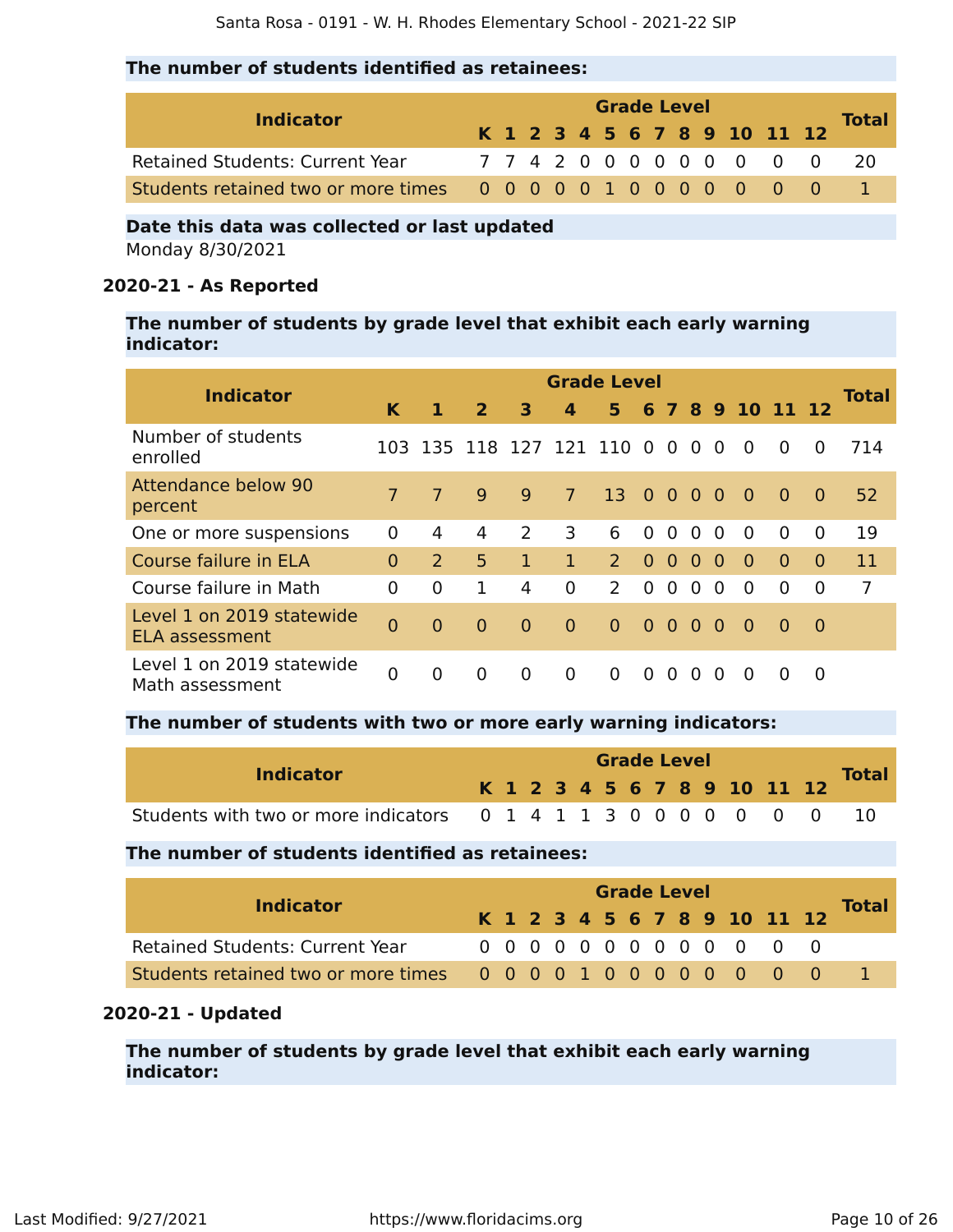|                                                    |                |                |                |                |                | <b>Grade Level</b>        |                |                |                |          |                  |          |          |              |
|----------------------------------------------------|----------------|----------------|----------------|----------------|----------------|---------------------------|----------------|----------------|----------------|----------|------------------|----------|----------|--------------|
| <b>Indicator</b>                                   | K              | 1              | $\overline{2}$ | 3              | $\overline{a}$ | 5.                        |                |                |                |          | 6 7 8 9 10 11 12 |          |          | <b>Total</b> |
| Number of students<br>enrolled                     |                |                |                |                |                | 103 135 118 127 121 110 0 |                | $\overline{0}$ | $\overline{0}$ | $\Omega$ | $\Omega$         | $\Omega$ | $\Omega$ | 714          |
| <b>Attendance below 90</b><br>percent              | $\overline{7}$ | $\overline{7}$ | 9              | 9              | $\overline{7}$ | 13 <sup>°</sup>           | $\overline{0}$ | $\overline{0}$ | $\overline{0}$ | $\Omega$ | $\overline{0}$   | $\Omega$ | $\Omega$ | 52           |
| One or more suspensions                            | $\Omega$       | 4              | 4              | 2              | 3              | 6                         | $\Omega$       | $\overline{0}$ | $\Omega$       | $\Omega$ | $\Omega$         | $\Omega$ | $\Omega$ | 19           |
| Course failure in ELA                              | $\Omega$       | 2              | 5              | $\mathbf{1}$   | $\mathbf{1}$   | $\overline{2}$            | $\Omega$       | $\overline{0}$ | $\Omega$       | $\Omega$ | $\Omega$         | $\Omega$ | $\Omega$ | 11           |
| Course failure in Math                             | $\Omega$       | 0              | 1              | 4              | $\mathbf 0$    | 2                         | $\Omega$       | $\overline{0}$ | $\overline{0}$ | $\Omega$ | $\Omega$         | $\Omega$ | 0        | 7            |
| Level 1 on 2019 statewide<br><b>ELA assessment</b> | $\overline{0}$ | $\Omega$       | $\Omega$       | $\overline{0}$ | $\overline{0}$ | $\Omega$                  | $\Omega$       | $\Omega$       | $\Omega$       | $\Omega$ | $\bullet$        | $\Omega$ | - 0      |              |
| Level 1 on 2019 statewide<br>Math assessment       | $\Omega$       | $\Omega$       | $\Omega$       | $\overline{0}$ | $\overline{0}$ | $\Omega$                  | $\Omega$       | $\Omega$       | 0              | $\Omega$ | $\Omega$         | $\Omega$ | 0        |              |

### **The number of students with two or more early warning indicators:**

| <b>Indicator</b>                                                 |  | <b>Grade Level</b> |  |  |  |  |  |  |  |  |  | <b>Total</b>                 |  |
|------------------------------------------------------------------|--|--------------------|--|--|--|--|--|--|--|--|--|------------------------------|--|
|                                                                  |  |                    |  |  |  |  |  |  |  |  |  | K 1 2 3 4 5 6 7 8 9 10 11 12 |  |
| Students with two or more indicators 0 1 4 1 1 3 0 0 0 0 0 0 0 0 |  |                    |  |  |  |  |  |  |  |  |  |                              |  |

### **The number of students identified as retainees:**

|                                                       | <b>Grade Level</b> |  |  |  |  |  |  |  |  |  |                              |              |
|-------------------------------------------------------|--------------------|--|--|--|--|--|--|--|--|--|------------------------------|--------------|
| <b>Indicator</b>                                      |                    |  |  |  |  |  |  |  |  |  | K 1 2 3 4 5 6 7 8 9 10 11 12 | <b>Total</b> |
| <b>Retained Students: Current Year</b>                |                    |  |  |  |  |  |  |  |  |  | 0 0 0 0 0 0 0 0 0 0 0 0 0    |              |
| Students retained two or more times 00000100000000000 |                    |  |  |  |  |  |  |  |  |  |                              |              |

### **Part II: Needs Assessment/Analysis**

### **School Data Review**

Please note that the district and state averages shown here represent the averages for similar school types (elementary, middle, high school, or combination schools).

### **Grade Level Data Review - State Assessments**

**NOTE: This data is raw data and includes ALL students who tested at the school. This is not school grade data.**

|                          | <b>ELA</b> |               |                 |                                                 |              |                                              |  |  |  |  |  |  |  |
|--------------------------|------------|---------------|-----------------|-------------------------------------------------|--------------|----------------------------------------------|--|--|--|--|--|--|--|
| <b>Grade</b>             | Year       | <b>School</b> | <b>District</b> | School-<br><b>District</b><br><b>Comparison</b> | <b>State</b> | School-<br><b>State</b><br><b>Comparison</b> |  |  |  |  |  |  |  |
| 03                       | 2021       |               |                 |                                                 |              |                                              |  |  |  |  |  |  |  |
|                          | 2019       | 63%           | 71%             | $-8%$                                           | 58%          | 5%                                           |  |  |  |  |  |  |  |
| <b>Cohort Comparison</b> |            |               |                 |                                                 |              |                                              |  |  |  |  |  |  |  |
| 04                       | 2021       |               |                 |                                                 |              |                                              |  |  |  |  |  |  |  |
|                          | 2019       | 41%           | 66%             | $-25%$                                          | 58%          | $-17%$                                       |  |  |  |  |  |  |  |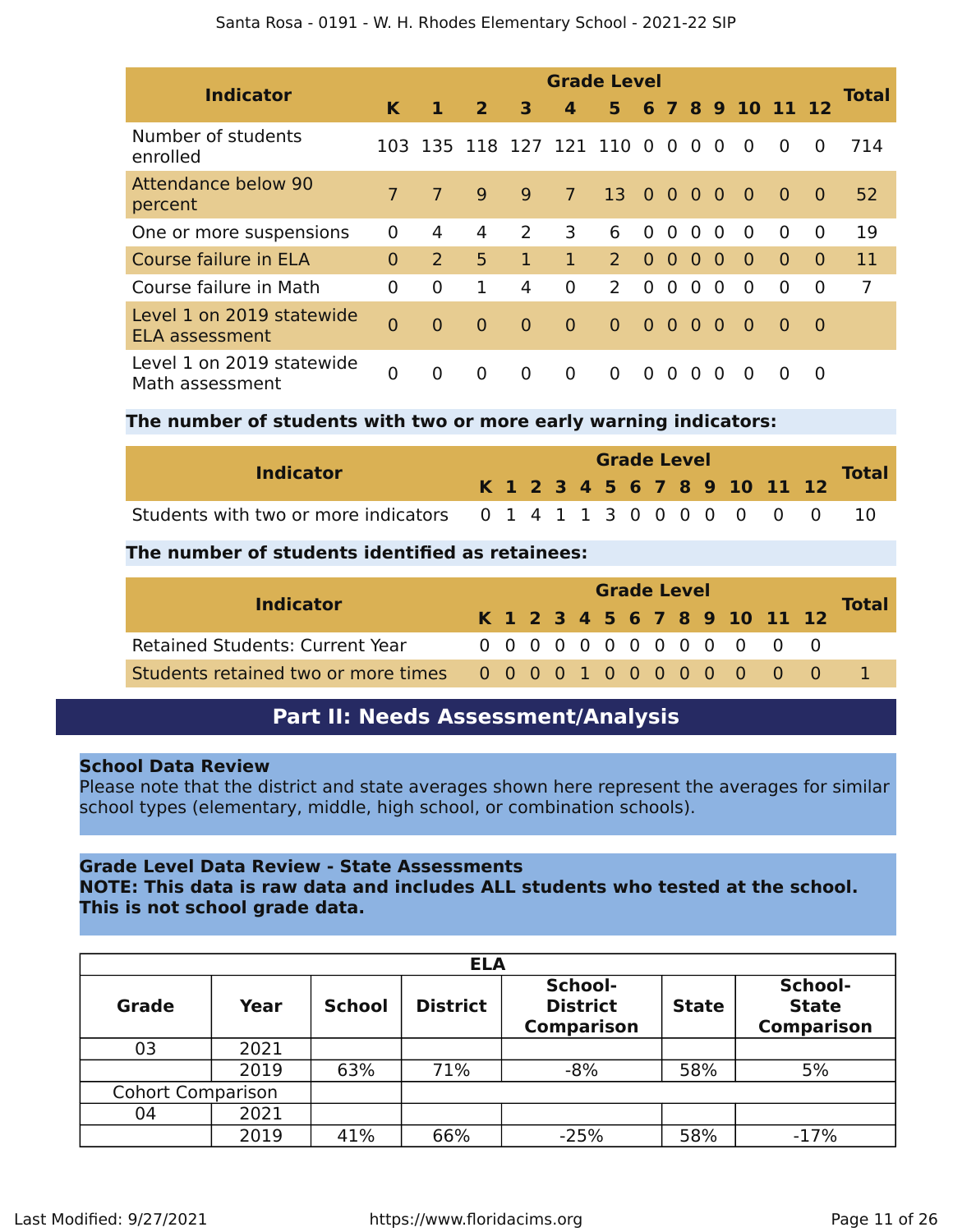|                          | <b>ELA</b> |               |                 |                                                 |              |                                              |  |  |  |  |  |  |  |
|--------------------------|------------|---------------|-----------------|-------------------------------------------------|--------------|----------------------------------------------|--|--|--|--|--|--|--|
| <b>Grade</b>             | Year       | <b>School</b> | <b>District</b> | School-<br><b>District</b><br><b>Comparison</b> | <b>State</b> | School-<br><b>State</b><br><b>Comparison</b> |  |  |  |  |  |  |  |
| <b>Cohort Comparison</b> |            | $-63%$        |                 |                                                 |              |                                              |  |  |  |  |  |  |  |
| 05                       | 2021       |               |                 |                                                 |              |                                              |  |  |  |  |  |  |  |
|                          | 2019       | 57%           | 69%             | $-12%$                                          | 56%          | 1%                                           |  |  |  |  |  |  |  |
| <b>Cohort Comparison</b> |            | $-41%$        |                 |                                                 |              |                                              |  |  |  |  |  |  |  |

|                          |      |               | <b>MATH</b>     |                                                 |              |                                              |
|--------------------------|------|---------------|-----------------|-------------------------------------------------|--------------|----------------------------------------------|
| <b>Grade</b>             | Year | <b>School</b> | <b>District</b> | School-<br><b>District</b><br><b>Comparison</b> | <b>State</b> | School-<br><b>State</b><br><b>Comparison</b> |
| 03                       | 2021 |               |                 |                                                 |              |                                              |
|                          | 2019 | 58%           | 71%             | $-13%$                                          | 62%          | $-4%$                                        |
| <b>Cohort Comparison</b> |      |               |                 |                                                 |              |                                              |
| 04                       | 2021 |               |                 |                                                 |              |                                              |
|                          | 2019 | 61%           | 73%             | $-12%$                                          | 64%          | $-3%$                                        |
| <b>Cohort Comparison</b> |      | $-58%$        |                 |                                                 |              |                                              |
| 05                       | 2021 |               |                 |                                                 |              |                                              |
|                          | 2019 | 63%           | 71%             | $-8%$                                           | 60%          | 3%                                           |
| <b>Cohort Comparison</b> |      | $-61%$        |                 |                                                 |              |                                              |

|                          | <b>SCIENCE</b> |               |                 |                                                 |              |                                              |  |  |  |  |  |  |  |
|--------------------------|----------------|---------------|-----------------|-------------------------------------------------|--------------|----------------------------------------------|--|--|--|--|--|--|--|
| <b>Grade</b>             | Year           | <b>School</b> | <b>District</b> | School-<br><b>District</b><br><b>Comparison</b> | <b>State</b> | School-<br><b>State</b><br><b>Comparison</b> |  |  |  |  |  |  |  |
| 05                       | 2021           |               |                 |                                                 |              |                                              |  |  |  |  |  |  |  |
|                          | 2019           | 47%           | 65%             | $-18%$                                          | 53%          | $-6%$                                        |  |  |  |  |  |  |  |
| <b>Cohort Comparison</b> |                |               |                 |                                                 |              |                                              |  |  |  |  |  |  |  |

### **Grade Level Data Review - Progress Monitoring Assessments**

### **Provide the progress monitoring tool(s) by grade level used to compile the below data.**

Progress monitoring tools include Renaissance STAR Early Literacy, STAR Reading, STAR Math, and Performance Matters/Unify Science assessments. STAR is an adaptive assessment whereas Performance Matters/Unify is a static assessment. The types of assessments are reflected in the percentage rate differences between the two assessments.

Star Early Literacy (Grade 1) Star Reading (Grades 2-5) Star Math (Grades 1-5) Performance Matters Science (Grade 5)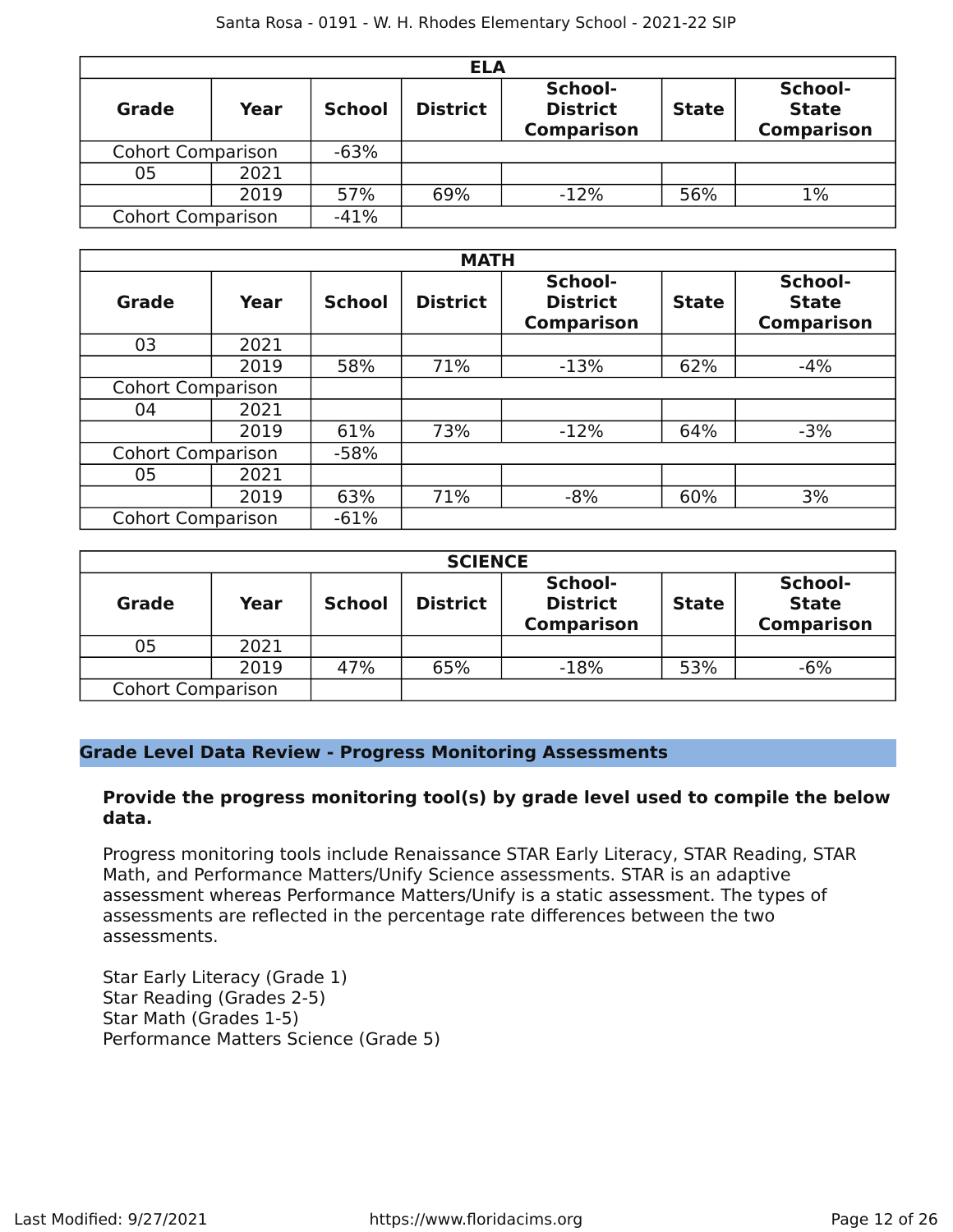|                    |                                                        | <b>Grade 1</b> |             |               |
|--------------------|--------------------------------------------------------|----------------|-------------|---------------|
|                    | Number/%<br>Proficiency                                | Fall           | Winter      | <b>Spring</b> |
|                    | <b>All Students</b>                                    | 134/60%        | 139/66%     | 131/70%       |
| English            | Economically<br>Disadvantaged                          | 79/67%         | 86/69%      | 83/65%        |
| Language Arts      | <b>Students With</b><br><b>Disabilities</b>            | 60/40%         | 32/41%      | 31/65%        |
|                    | English<br>Language<br>Learners                        | $\mathbf 0$    | $\mathbf 0$ | $\mathbf 0$   |
|                    | Number/%<br>Proficiency                                | Fall           | Winter      | <b>Spring</b> |
| <b>Mathematics</b> | <b>All Students</b>                                    | 133/68%        | 137/75%     | 129/78%       |
|                    | Economically<br>Disadvantaged                          | 79/72%         | 85/80%      | 82/79%        |
|                    | <b>Students With</b><br><b>Disabilities</b>            | 30/57%         | 30/60%      | 29/66%        |
|                    | English<br>Language<br>Learners                        | $\mathbf 0$    | $\mathbf 0$ | $\mathbf 0$   |
|                    |                                                        |                |             |               |
|                    |                                                        | <b>Grade 2</b> |             |               |
|                    | Number/%<br>Proficiency                                | Fall           | Winter      | <b>Spring</b> |
|                    | <b>All Students</b>                                    | 110/40%        | 124/54%     | 129/53%       |
| English            | Economically<br>Disadvantaged                          | 52/33%         | 64/50%      | 67/49%        |
| Language Arts      | <b>Students With</b><br><b>Disabilities</b>            | 28/25%         | 30/27%      | 34/24%        |
|                    | English<br>Language<br>Learners                        | 0              | $\mathbf 0$ | $\mathbf 0$   |
|                    | Number/%<br>Proficiency                                | Fall           | Winter      | <b>Spring</b> |
|                    | <b>All Students</b>                                    | 112/42%        | 125/62%     | 128/68%       |
| <b>Mathematics</b> | Economically<br>Disadvantaged                          | 54/32%         | 63/57%      | 66/67%        |
|                    | <b>Students With</b><br><b>Disabilities</b><br>English | 28/25%         | 31/48%      | 33/46%        |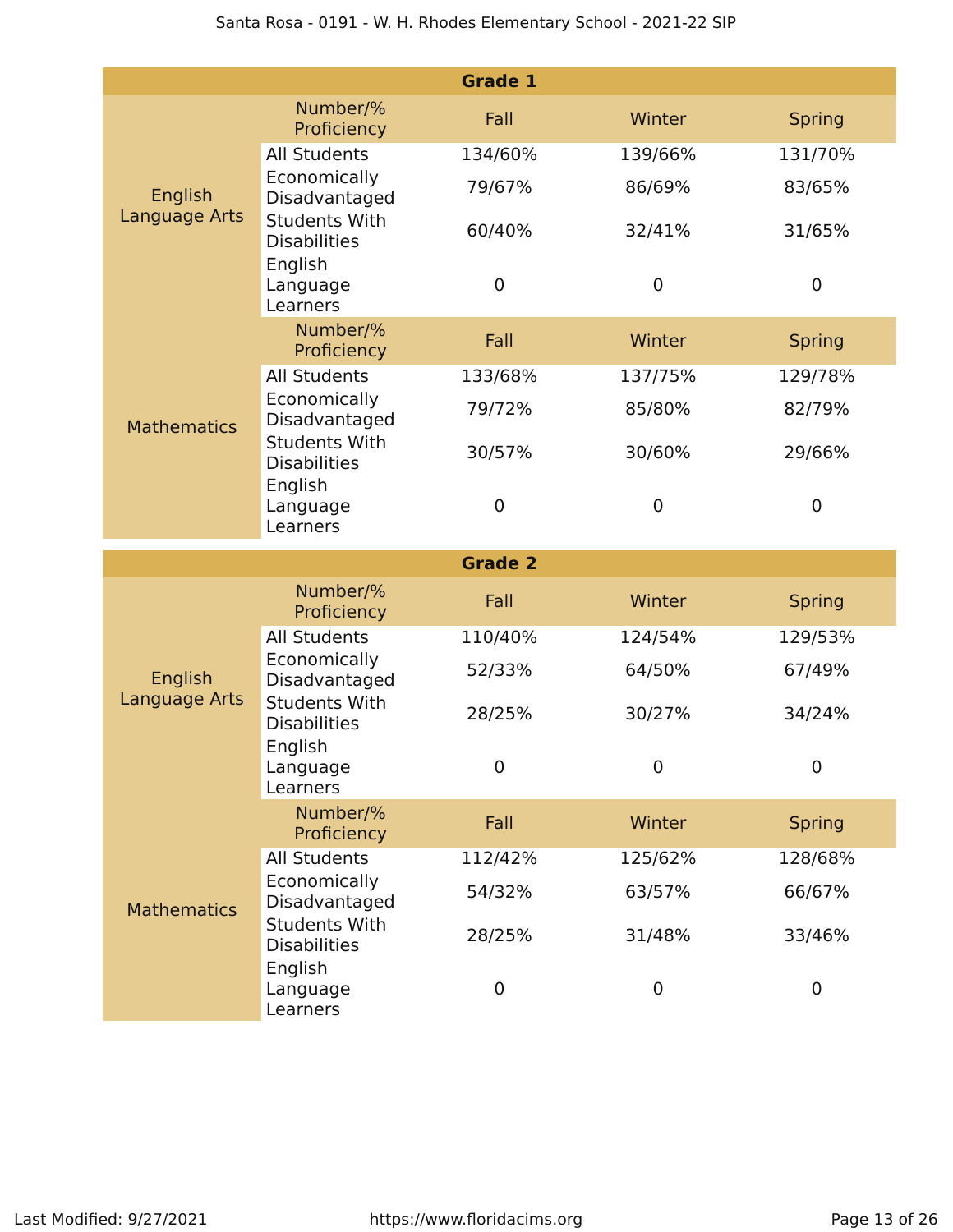|                    |                                                        | <b>Grade 3</b> |             |               |
|--------------------|--------------------------------------------------------|----------------|-------------|---------------|
|                    | Number/%<br>Proficiency                                | Fall           | Winter      | <b>Spring</b> |
|                    | <b>All Students</b>                                    | 138/59%        | 152/51%     | 148/53%       |
| English            | Economically<br>Disadvantaged                          | 82/51%         | 90/46%      | 88/48%        |
| Language Arts      | <b>Students With</b><br><b>Disabilities</b>            | 32/47%         | 38/32%      | 39/39%        |
|                    | English<br>Language<br>Learners                        | $\overline{0}$ | $\mathbf 0$ | $\mathbf 0$   |
|                    | Number/%<br>Proficiency                                | Fall           | Winter      | <b>Spring</b> |
| <b>Mathematics</b> | <b>All Students</b>                                    | 137/49%        | 150/47%     | 149/41%       |
|                    | Economically<br>Disadvantaged                          | 82/39%         | 88/42%      | 89/36%        |
|                    | <b>Students With</b><br><b>Disabilities</b>            | 33/27%         | 38/34%      | 38/34%        |
|                    | English<br>Language<br>Learners                        | $\mathbf 0$    | $\mathbf 0$ | $\mathbf 0$   |
|                    |                                                        |                |             |               |
|                    |                                                        | <b>Grade 4</b> |             |               |
|                    | Number/%<br>Proficiency                                | Fall           | Winter      | <b>Spring</b> |
|                    | <b>All Students</b>                                    | 103/52%        | 105/54%     | $\mathbf 0$   |
| English            | Economically<br>Disadvantaged                          | 55/55%         | 56/57%      | $\mathbf 0$   |
| Language Arts      | <b>Students With</b><br><b>Disabilities</b>            | 19/21%         | 21/29%      | $\mathbf 0$   |
|                    | English<br>Language<br>Learners                        | 0              | 0           | $\mathbf 0$   |
|                    | Number/%<br>Proficiency                                | Fall           | Winter      | <b>Spring</b> |
|                    | <b>All Students</b>                                    | 103/47%        | 104/56%     | $\mathbf 0$   |
| <b>Mathematics</b> | Economically<br>Disadvantaged                          | 55/53%         | 56/55%      | $\mathbf 0$   |
|                    | <b>Students With</b><br><b>Disabilities</b><br>English | 19/16%         | 21/29%      | $\mathbf 0$   |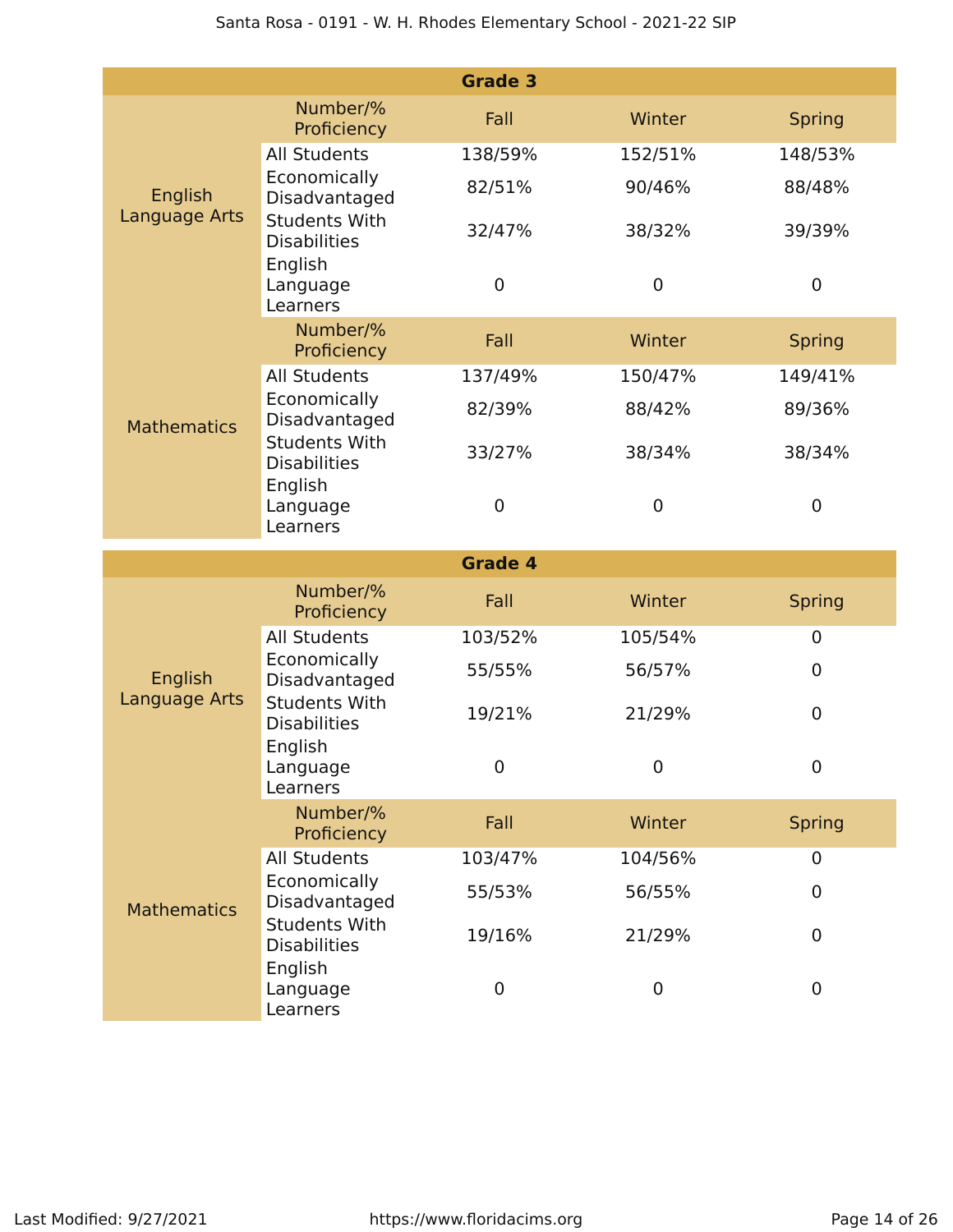|                    |                                             | <b>Grade 5</b> |                  |                  |
|--------------------|---------------------------------------------|----------------|------------------|------------------|
|                    | Number/%<br>Proficiency                     | Fall           | Winter           | <b>Spring</b>    |
|                    | <b>All Students</b>                         | 104/47%        | 105/53%          | $\overline{0}$   |
| English            | Economically<br>Disadvantaged               | 62/45%         | 58/53%           | $\mathbf 0$      |
| Language Arts      | <b>Students With</b><br><b>Disabilities</b> | 16/25%         | 20/30%           | $\mathbf 0$      |
|                    | English<br>Language<br>Learners             | 0              | 1/0%             | $\mathbf 0$      |
|                    | Number/%<br>Proficiency                     | Fall           | Winter           | <b>Spring</b>    |
|                    | <b>All Students</b>                         | 103/52%        | 105/58%          | $\overline{0}$   |
| <b>Mathematics</b> | Economically<br>Disadvantaged               | 61/46%         | 58/55%           | $\mathbf 0$      |
|                    | <b>Students With</b><br><b>Disabilities</b> | 16/31%         | 20/40%           | $\mathbf 0$      |
|                    | English<br>Language<br>Learners             | 0              | 1/0%             | $\mathbf 0$      |
|                    | Number/%<br>Proficiency                     | Fall           | Winter           | <b>Spring</b>    |
|                    | <b>All Students</b>                         | 48%            | 57%              | $\overline{0}$   |
| <b>Science</b>     | Economically<br>Disadvantaged               | $\mathbf 0$    | $\mathbf 0$      | $\mathbf 0$      |
|                    | <b>Students With</b><br><b>Disabilities</b> | $\mathbf 0$    | $\boldsymbol{0}$ | $\boldsymbol{0}$ |
|                    | English<br>Language<br>Learners             | $\mathbf 0$    | 0                | $\overline{0}$   |

# **Subgroup Data Review**

|                                                     | <b>2021 SCHOOL GRADE COMPONENTS BY SUBGROUPS</b> |                  |                          |                     |                   |                           |             |            |                     |                                        |                       |  |
|-----------------------------------------------------|--------------------------------------------------|------------------|--------------------------|---------------------|-------------------|---------------------------|-------------|------------|---------------------|----------------------------------------|-----------------------|--|
| <b>Subgroups</b>                                    | <b>ELA</b><br>Ach.                               | <b>ELA</b><br>LG | <b>ELA</b><br>LG<br>L25% | <b>Math</b><br>Ach. | <b>Math</b><br>LG | <b>Math</b><br>LG<br>L25% | Sci<br>Ach. | SS<br>Ach. | <b>MS</b><br>Accel. | Grad<br><b>Rate</b><br>2019-20 2019-20 | C & C<br><b>Accel</b> |  |
| <b>SCHOOL GRADE COMPONENTS BY SUBGROUPS</b><br>2019 |                                                  |                  |                          |                     |                   |                           |             |            |                     |                                        |                       |  |
| <b>Subgroups</b>                                    | <b>ELA</b><br>Ach.                               | <b>ELA</b><br>LG | <b>ELA</b><br>LG<br>L25% | <b>Math</b><br>Ach. | <b>Math</b><br>LG | <b>Math</b><br>LG<br>L25% | Sci<br>Ach. | SS<br>Ach. | <b>MS</b><br>Accel. | Grad<br>Rate<br>2017-182017-18         | C & C<br><b>Accel</b> |  |
| <b>SWD</b>                                          | 29                                               | 49               | 55                       | 40                  | 41                | 36                        | 22          |            |                     |                                        |                       |  |
| <b>BLK</b>                                          | 36                                               | 40               |                          | 42                  | 48                | 29                        | 11          |            |                     |                                        |                       |  |
| <b>HSP</b>                                          | 50                                               | 60               |                          | 73                  | 67                |                           |             |            |                     |                                        |                       |  |
| <b>MUL</b>                                          | 47                                               | 65               | 75                       | 57                  | 58                | 60                        | 47          |            |                     |                                        |                       |  |
| <b>WHT</b>                                          | 60                                               | 56               | 47                       | 67                  | 70                | 53                        | 59          |            |                     |                                        |                       |  |
| <b>FRL</b>                                          | 52                                               | 58               | 54                       | 57                  | 64                | 49                        | 43          |            |                     |                                        |                       |  |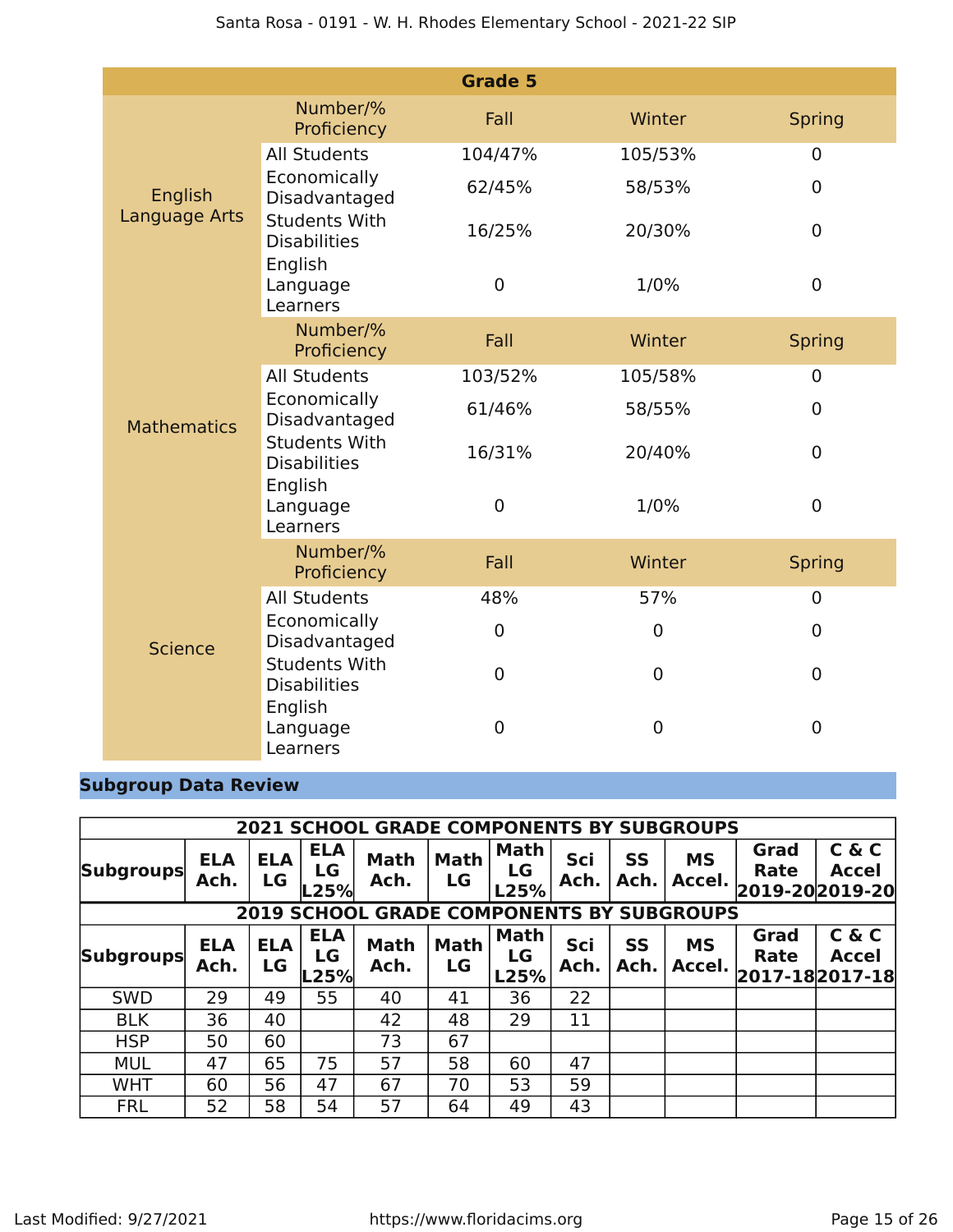|                  | <b>2018 SCHOOL GRADE COMPONENTS BY SUBGROUPS</b> |                  |                          |                     |                   |                           |             |                   |                     |                                        |                       |  |  |  |
|------------------|--------------------------------------------------|------------------|--------------------------|---------------------|-------------------|---------------------------|-------------|-------------------|---------------------|----------------------------------------|-----------------------|--|--|--|
| <b>Subgroups</b> | <b>ELA</b><br>Ach.                               | <b>ELA</b><br>LG | <b>ELA</b><br>LG<br>L25% | <b>Math</b><br>Ach. | <b>Math</b><br>LG | <b>Math</b><br>LG<br>L25% | Sci<br>Ach. | <b>SS</b><br>Ach. | <b>MS</b><br>Accel. | Grad<br><b>Rate</b><br>2016-17 2016-17 | C & C<br><b>Accel</b> |  |  |  |
| <b>SWD</b>       | 20                                               | 34               | 34                       | 38                  | 41                | 39                        | 21          |                   |                     |                                        |                       |  |  |  |
| <b>BLK</b>       | 34                                               | 49               | 42                       | 53                  | 47                | 23                        | 37          |                   |                     |                                        |                       |  |  |  |
| <b>HSP</b>       | 67                                               | 50               |                          | 62                  | 50                |                           |             |                   |                     |                                        |                       |  |  |  |
| <b>MUL</b>       | 50                                               | 53               | 54                       | 65                  | 65                | 45                        | 60          |                   |                     |                                        |                       |  |  |  |
| <b>WHT</b>       | 57                                               | 49               | 33                       | 62                  | 60                | 50                        | 68          |                   |                     |                                        |                       |  |  |  |
| <b>FRL</b>       | 48                                               | 48               | 42                       | 58                  | 57                | 44                        | 58          |                   |                     |                                        |                       |  |  |  |

### **ESSA Data Review**

This data has been updated for the 2018-19 school year as of 7/16/2019.

| <b>ESSA Federal Index</b>                                                       |                 |
|---------------------------------------------------------------------------------|-----------------|
| ESSA Category (TS&I or CS&I)                                                    | <b>TS&amp;I</b> |
| <b>OVERALL Federal Index - All Students</b>                                     | 56              |
| <b>OVERALL Federal Index Below 41% All Students</b>                             | <b>NO</b>       |
| <b>Total Number of Subgroups Missing the Target</b>                             | $\overline{2}$  |
| Progress of English Language Learners in Achieving English Language Proficiency |                 |
| <b>Total Points Earned for the Federal Index</b>                                | 390             |
| Total Components for the Federal Index                                          | $\overline{7}$  |
| <b>Percent Tested</b>                                                           | 100%            |
| <b>Subgroup Data</b>                                                            |                 |
| <b>Students With Disabilities</b>                                               |                 |
| Federal Index - Students With Disabilities                                      | 39              |
| Students With Disabilities Subgroup Below 41% in the Current Year?              | <b>YES</b>      |
| Number of Consecutive Years Students With Disabilities Subgroup Below 32%       | 0               |
| <b>English Language Learners</b>                                                |                 |
| Federal Index - English Language Learners                                       |                 |
| English Language Learners Subgroup Below 41% in the Current Year?               | N/A             |
| Number of Consecutive Years English Language Learners Subgroup Below 32%        | $\overline{0}$  |
| <b>Asian Students</b>                                                           |                 |
| Federal Index - Asian Students                                                  |                 |
| Asian Students Subgroup Below 41% in the Current Year?                          | N/A             |
| Number of Consecutive Years Asian Students Subgroup Below 32%                   | 0               |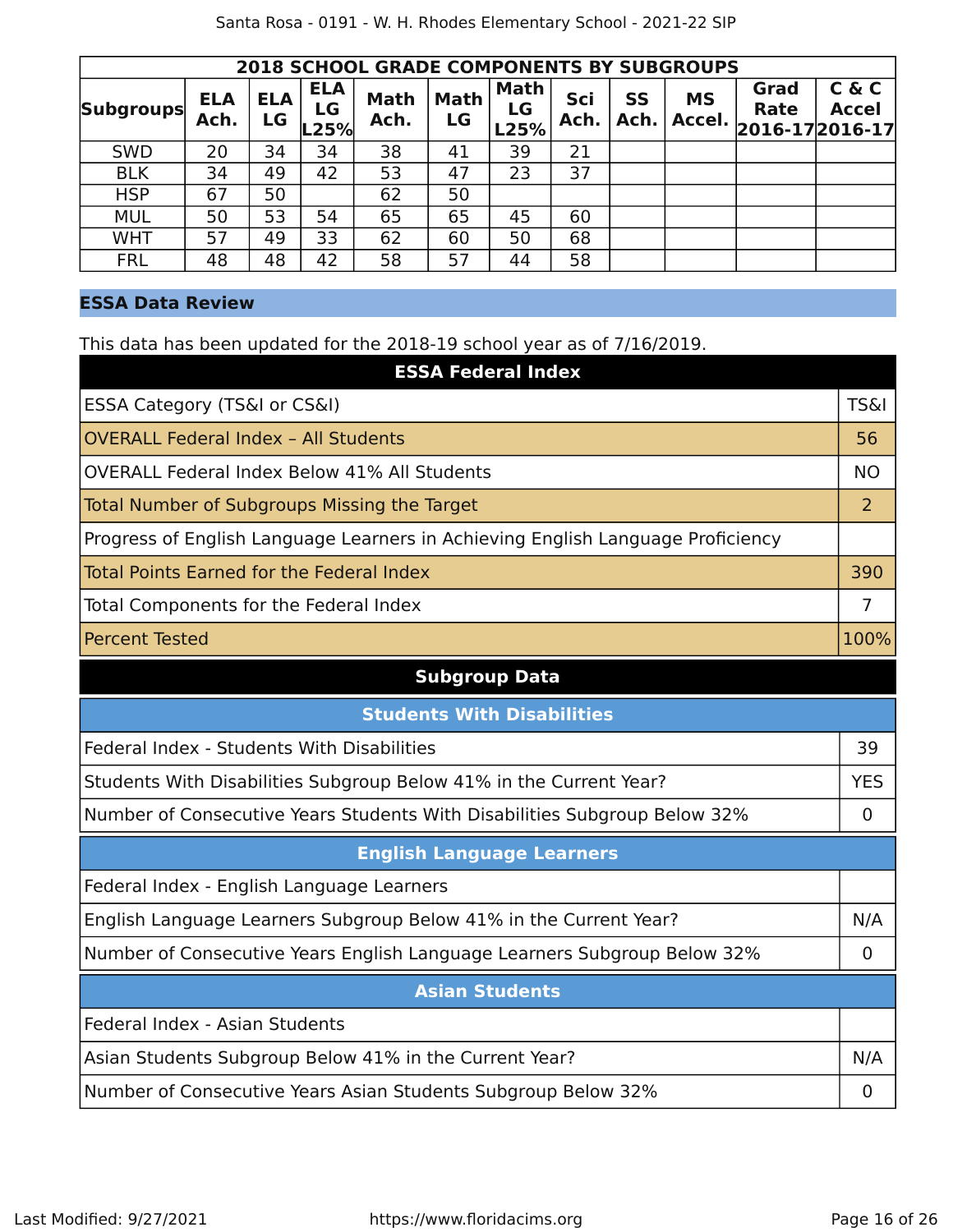| <b>Black/African American Students</b>                                                |             |
|---------------------------------------------------------------------------------------|-------------|
| Federal Index - Black/African American Students                                       | 34          |
| Black/African American Students Subgroup Below 41% in the Current Year?               | <b>YES</b>  |
| Number of Consecutive Years Black/African American Students Subgroup Below 32%        | $\mathbf 0$ |
| <b>Hispanic Students</b>                                                              |             |
| Federal Index - Hispanic Students                                                     | 63          |
| Hispanic Students Subgroup Below 41% in the Current Year?                             | <b>NO</b>   |
| Number of Consecutive Years Hispanic Students Subgroup Below 32%                      | $\mathbf 0$ |
| <b>Multiracial Students</b>                                                           |             |
| Federal Index - Multiracial Students                                                  | 58          |
| Multiracial Students Subgroup Below 41% in the Current Year?                          | <b>NO</b>   |
| Number of Consecutive Years Multiracial Students Subgroup Below 32%                   | 0           |
| <b>Native American Students</b>                                                       |             |
| Federal Index - Native American Students                                              |             |
| Native American Students Subgroup Below 41% in the Current Year?                      | N/A         |
| Number of Consecutive Years Native American Students Subgroup Below 32%               | $\mathbf 0$ |
| <b>Pacific Islander Students</b>                                                      |             |
| Federal Index - Pacific Islander Students                                             |             |
| Pacific Islander Students Subgroup Below 41% in the Current Year?                     | N/A         |
| Number of Consecutive Years Pacific Islander Students Subgroup Below 32%              | 0           |
| <b>White Students</b>                                                                 |             |
| Federal Index - White Students                                                        | 59          |
| White Students Subgroup Below 41% in the Current Year?                                | <b>NO</b>   |
| Number of Consecutive Years White Students Subgroup Below 32%                         | $\mathbf 0$ |
| <b>Economically Disadvantaged Students</b>                                            |             |
| Federal Index - Economically Disadvantaged Students                                   | 54          |
| Economically Disadvantaged Students Subgroup Below 41% in the Current Year?           | <b>NO</b>   |
| Number of Consecutive Years Economically Disadvantaged Students Subgroup Below<br>32% | $\mathbf 0$ |

**Analysis**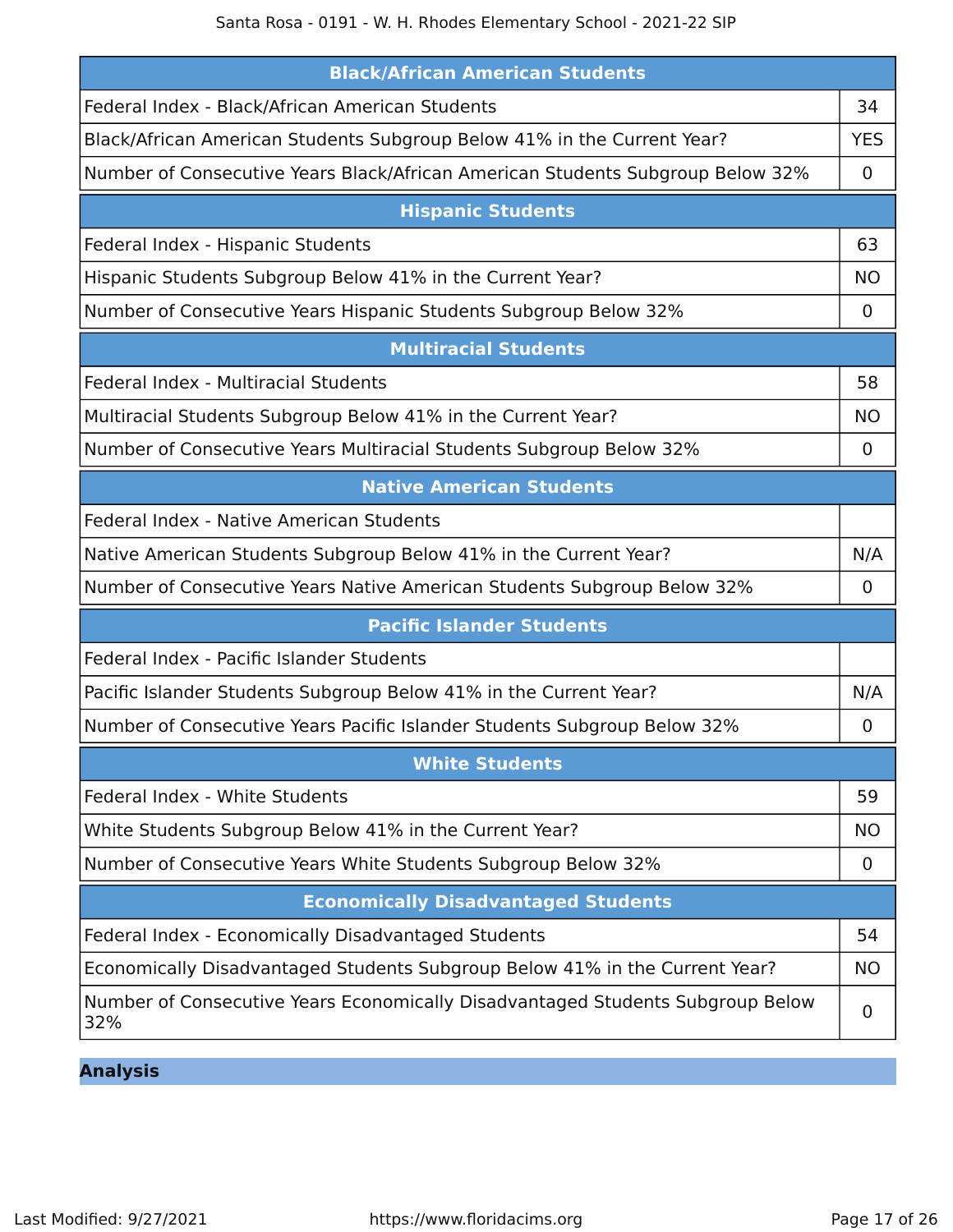### **Data Analysis**

Answer the following analysis questions using the progress monitoring data and state assessment data, if applicable.

### **What trends emerge across grade levels, subgroups and core content areas?**

Data from 2018 through 2021 shows stability within our lowest 25th percentile in both ELA and Math. We feel that a focus on small group/ differentiated instruction, highly effective intervention personnel, and a well defined MTSS process is contributing to this stability.

### **What data components, based off progress monitoring and 2019 state assessments, demonstrate the greatest need for improvement?**

The two areas of 2021 FSA data that showed the greatest decline from 2019 FSA data were Math Learning Gains (-15%) and ELA Learning Gains (-7%).

### **What were the contributing factors to this need for improvement? What new actions would need to be taken to address this need for improvement?**

Contributing factors- Due to the pandemic, students missed a great deal of instruction in the 2019-2020 school year which has contributed to learning loss. This, coupled with instability of attendance and enrollment throughout the 2020-2021 school year, negatively impacted student achievement.

New Actions:

- Administration and the Leadership Team have placed an emphasis on fidelity to the new HMH curriculum, which is based on the BEST standards and the science of reading, as well as a focus on quality Tier I instruction.

- Our staffing plan was increased to include seven additional intervention teachers. We have chosen seven veteran, highly qualified teachers that are Reading Endorsed and experts in their field.

- Two of our new intervention teachers will serve students with math deficiencies using the new math intervention (Do the Math).

### **What data components, based off progress monitoring and 2019 state assessments, showed the most improvement?**

Despite the instability of the past two school years, our fourth grade team had exceptional growth in ELA. They increased proficiency from 41% in 2019 to 52% in 2021. They also increased proficiency in Math by 1%.

### **What were the contributing factors to this improvement? What new actions did your school take in this area?**

The fourth grade team places great emphasis on collaborative planning and student and personal efficacy. As an established grade level, the team works cohesively. Additionally, this team has implemented research based intervention programs with fidelity.

### **What strategies will need to be implemented in order to accelerate learning?**

- Our grade levels will meet monthly. They will be provided an outline of items to discuss and address which will include keeping pace with instructional pacing guides and comparing recent data with a focus on specific strengths and weaknesses from each classroom in an effort to increase collaborative planning. They will provide minutes from these meetings to administration.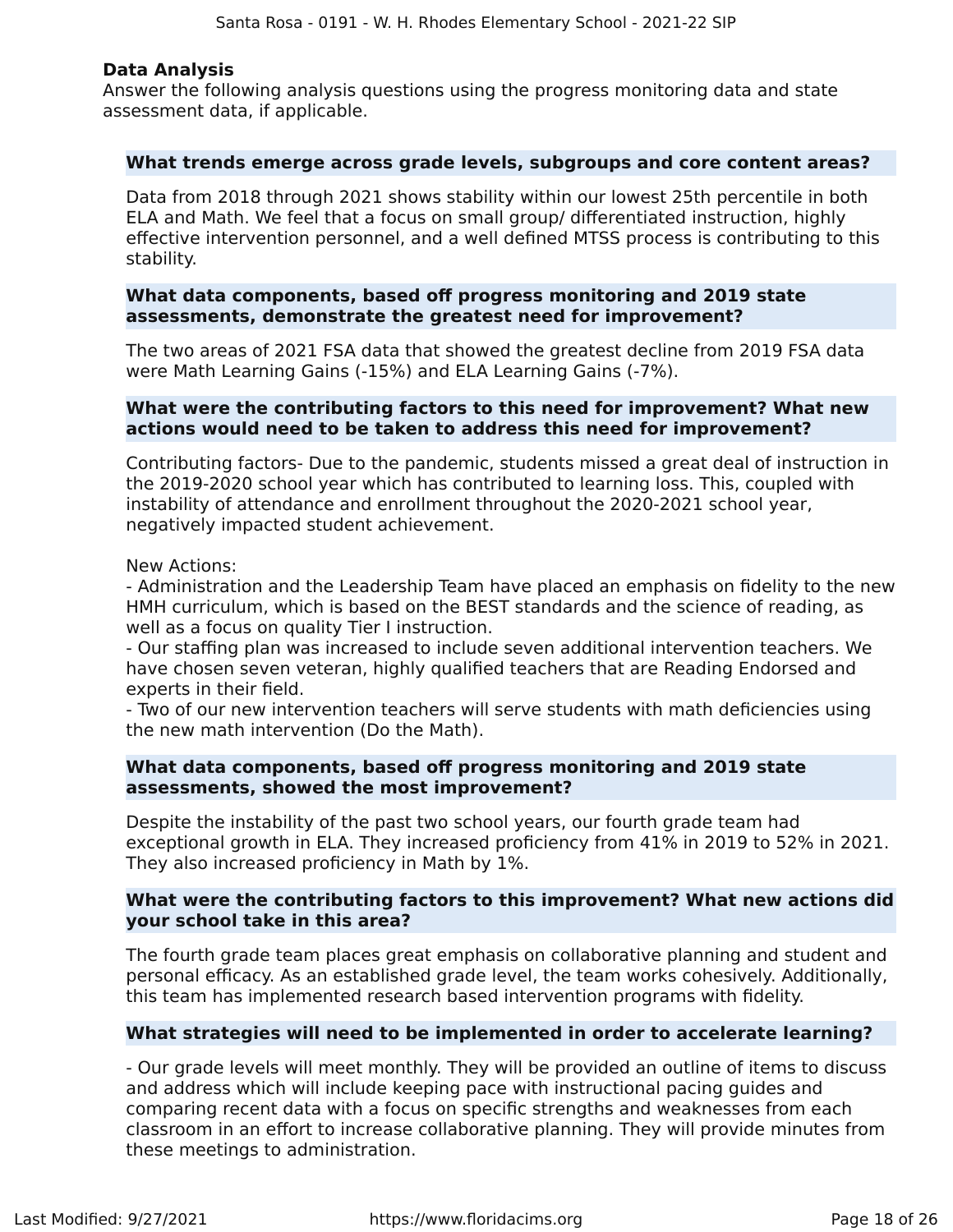-The Literacy Leadership Team will align the monthly agenda to the new state statue, to include professional development to build capacity in curricular best practices.

- Administration and the Leadership Team have placed an emphasis on fidelity to the new HMH curriculum, which is based on the BEST standards and the science of reading, as well as a focus on quality Tier I instruction.

- Administration created and presented an Action Plan for Academic Growth for the Superintendent. This plan includes action steps administration will take to increase instructional capacity in teachers, ensure fidelity, and establish and maintain focus on data analysis.

-Administration has created intentional scheduling of committee meetings, committee share-out meetings, and grade level data meetings.

-Administration will conduct frequent classroom visits and provide feedback on instructional practices.

### **Based on the contributing factors and strategies identified to accelerate learning, describe the professional development opportunities that will be provided at the school to support teachers and leaders.**

- To ensure fidelity to the new HMH curriculum, trainings will be provided by our reading coach. She will provide individual and ongoing professional development on this topic, as needed.

- The newly established Intervention Team will participate in training focused on new Tier III Intervention curriculum (SIPPS, 95% Phonics, Phonics for Reading and Sound Partners). -Administration and the MTSS Team will attend professional development in best practices for meeting the needs of struggling students.

### **Provide a description of the additional services that will be implemented to ensure sustainability of improvement in the next year and beyond.**

- To maintain a focus on climate and culture, each faculty/staff member will participate in a three hour Capturing Kids' Hearts Refresh Training. All faculty and staff new to W. H. Rhodes will also participate in the full course CKH initial training.

- Having an additional member of the administrative team will heighten the resources needed for an intentional focus on effective truancy practices.

-We have established a diversity committee that will explore equity opportunities to ensure inclusivity of our curriculum and resources to reflect the culture of all stakeholders.

### **Part III: Planning for Improvement**

**Areas of Focus:**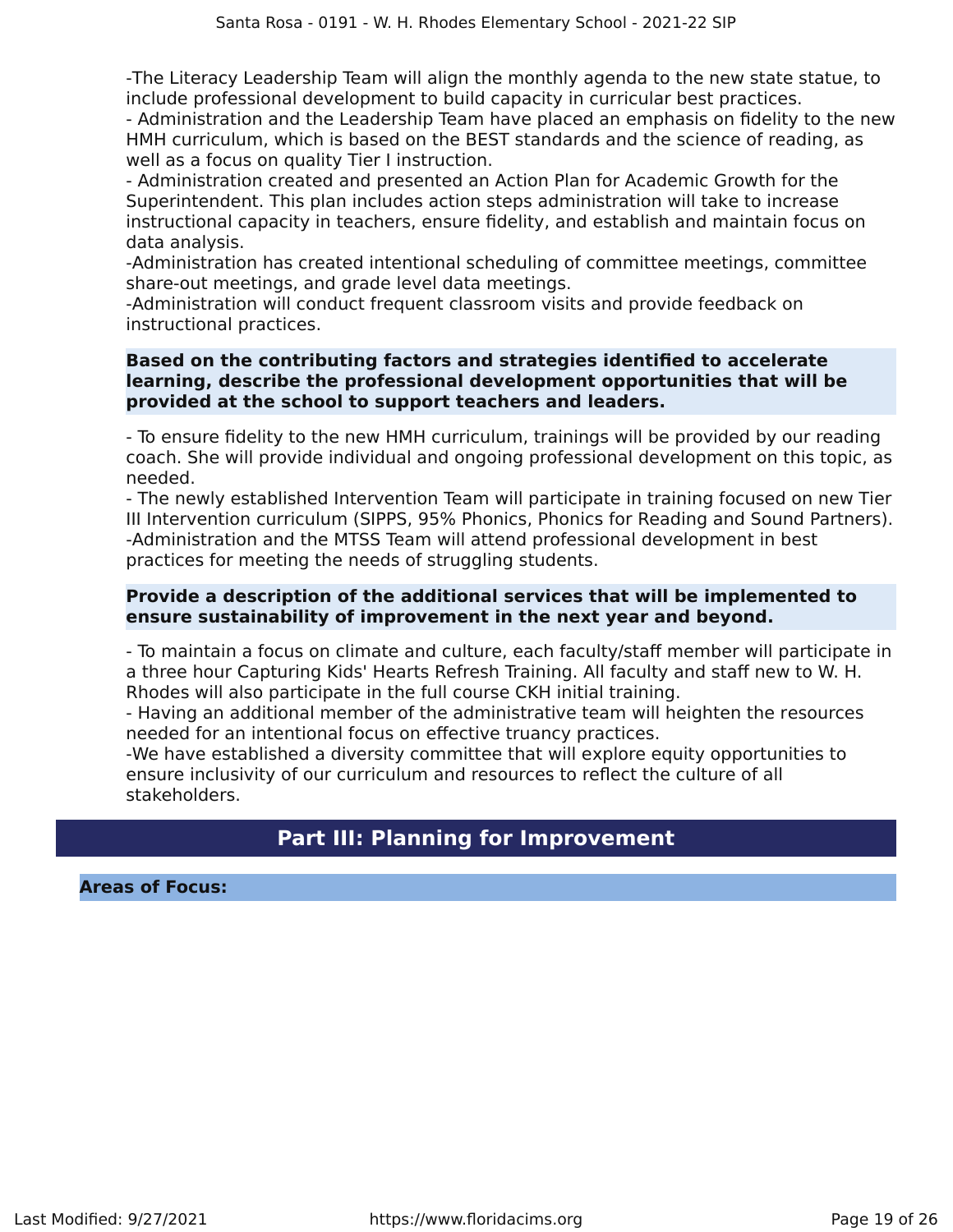| #1. Instructional Practice specifically relating to ELA |  |  |  |  |
|---------------------------------------------------------|--|--|--|--|
|---------------------------------------------------------|--|--|--|--|

| Area of<br><b>Focus</b><br><b>Description</b><br>and<br><b>Rationale:</b> | Based on our 2021 data, only 49% of our students in grades three through<br>five achieved learning gains on the 2020-2021 FSA in ELA. This is a 7%<br>decrease from 2018-2019 FSA- ELA. Additionally, a significant percent of<br>KG-2nd grade population scored below the 25th Percentile Rank (KG-47%,<br>1st-40%, 2nd 32%) on STAR ELA (1st and 2nd) and STAR EL (KG). This is an<br>average of 40% of our K-2 students scoring below the 25th Percentile Rank.                                                                                                                                                                                                                               |
|---------------------------------------------------------------------------|--------------------------------------------------------------------------------------------------------------------------------------------------------------------------------------------------------------------------------------------------------------------------------------------------------------------------------------------------------------------------------------------------------------------------------------------------------------------------------------------------------------------------------------------------------------------------------------------------------------------------------------------------------------------------------------------------|
| <b>Measureable</b><br><b>Outcome:</b>                                     | - Our goal for our 3rd-5th grade population is that they increase the<br>percentage of students achieving learning gains on the FSA-ELA from 49% to<br>60%.                                                                                                                                                                                                                                                                                                                                                                                                                                                                                                                                      |
|                                                                           | -Our goal for our KG- 2nd population is that they decrease the percentage of<br>students scoring below the 25th Percentile Rank, on average, from 40% to<br>35%.                                                                                                                                                                                                                                                                                                                                                                                                                                                                                                                                 |
| <b>Monitoring:</b>                                                        | The School Leadership Team, led by the principal, meets monthly to review<br>progress monitoring data (such as reports from STAR, AR, and Imagine<br>Learning as well as intervention and MTSS data). This team will assess<br>progress and make instructional changes, as needed. This information will be<br>presented to grade levels to use in collaborative planning.                                                                                                                                                                                                                                                                                                                       |
| <b>Person</b><br>responsible<br>for<br>monitoring<br>outcome:             | Kacie Reaves (reavesk@santarosa.k12.fl.us)                                                                                                                                                                                                                                                                                                                                                                                                                                                                                                                                                                                                                                                       |
| <b>Evidence-</b><br>based<br><b>Strategy:</b>                             | 1. Teachers will receive professional development on Tier one and Tier two<br>curriculum, such as HMH and Imagine Learning.<br>2. Our Reading Coach will provide professional development on effective<br>reading strategies, such reciprocal teaching, as requested by teachers.<br>3. After school reading tutoring will be offered to identified students in the<br>spring.<br>4. Supplemental reading materials (such as Fast ForWord, Renaissance<br>products, and Imagine Learning) will be purchased to enhance the reading                                                                                                                                                               |
| <b>Rationale</b><br>for<br><b>Evidence-</b><br>based<br><b>Strategy:</b>  | curriculum and provide differentiated instruction.<br>1 and 2. The core curriculum should be implemented with fidelity and should<br>incorporate effective teaching strategies (Hattie effect size 0.60).<br>Professional Development plays a critical role in ensuring this<br>implementation.<br>3. Some students need additional exposure to curriculum to experience<br>success. Tutoring offers this additional time and exposure (Hattie effect size<br>$0.40$ ).<br>4. Students read at different levels; therefore, supplemental reading<br>materials will be purchased to differentiate instruction and increase learning<br>gains.<br>5. Reciprocal teaching (Hattie effect size 0.74) |
|                                                                           |                                                                                                                                                                                                                                                                                                                                                                                                                                                                                                                                                                                                                                                                                                  |

### **Action Steps to Implement**

1. Provide ELA Professional Development. Administration will monitor implementation of tier one and tier two programs through classroom walkthroughs and provide feedback, as needed.

2. Our Reading Coach follows through with professional development through a traditional coaching model.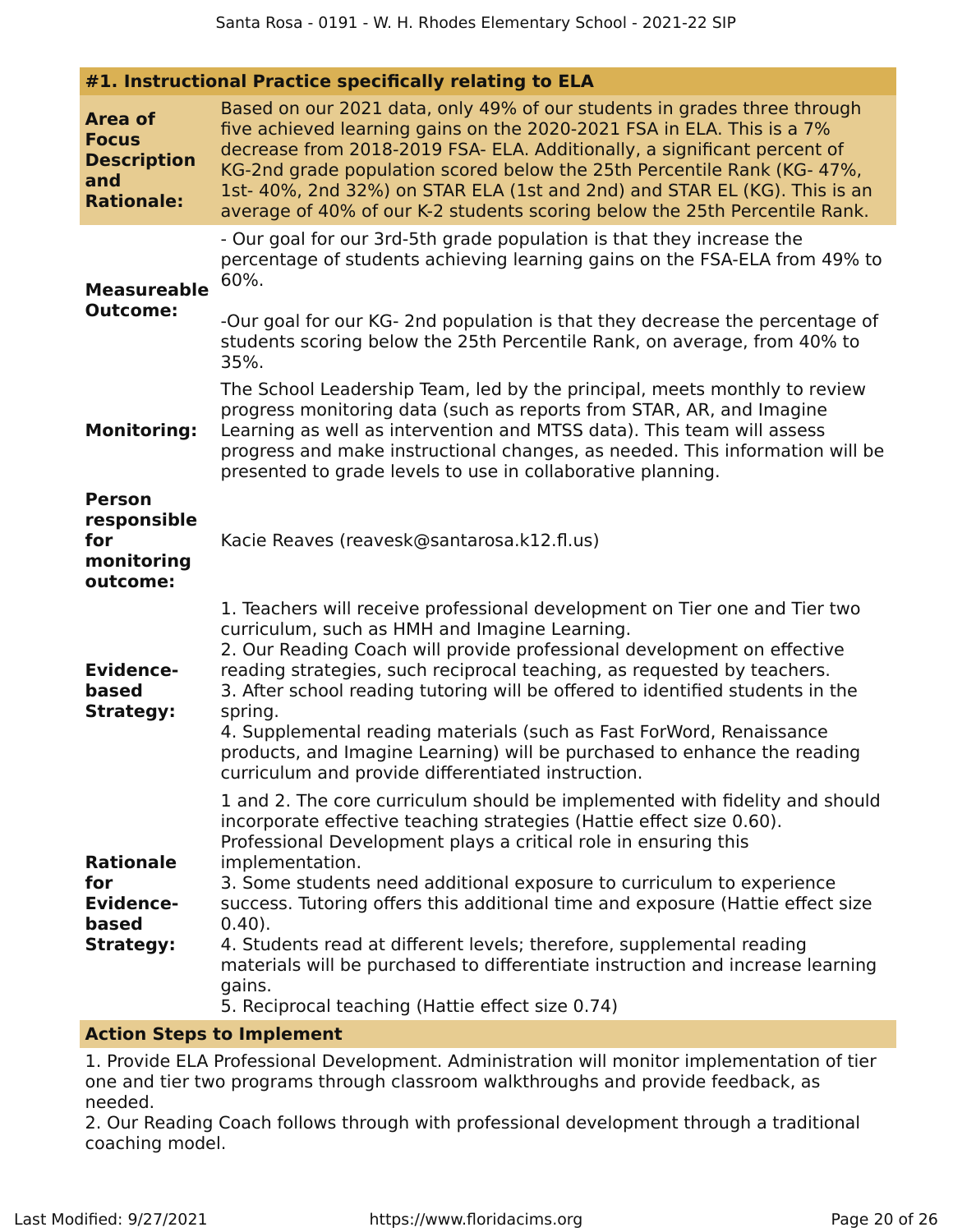Administration will monitor use of strategies through frequent walk throughs.

3. Organize tutoring sessions for identified students.

4. Purchase supplemental reading materials, as listed.

5. Review progress monitoring data at monthly School Leadership Team meetings and Literacy Team Meetings.

6. Provide grade levels time to plan collaboratively using progress monitoring data provided by the Leadership Team.

7. The MTSS Leadership Team will monitor students who are not making adequate progress and take action to provide appropriate interventions. We will include parents in these meetings and decision making at various points in the MTSS process.

8. Our Guidance Counselor will attend a conference on resiliency and present this information to our teachers.

9. The Literacy Coach will provide intensive coaching for teachers, based on need. 10. Participate in family engagement activities that focus on closing literacy gaps for students with substantial reading deficiencies (such as New World Read Initiative and Readat Home Plan).

11. Organize parent involvement activities and events that build parent capacity.

**Person**

**Responsible** Kacie Reaves (reavesk@santarosa.k12.fl.us)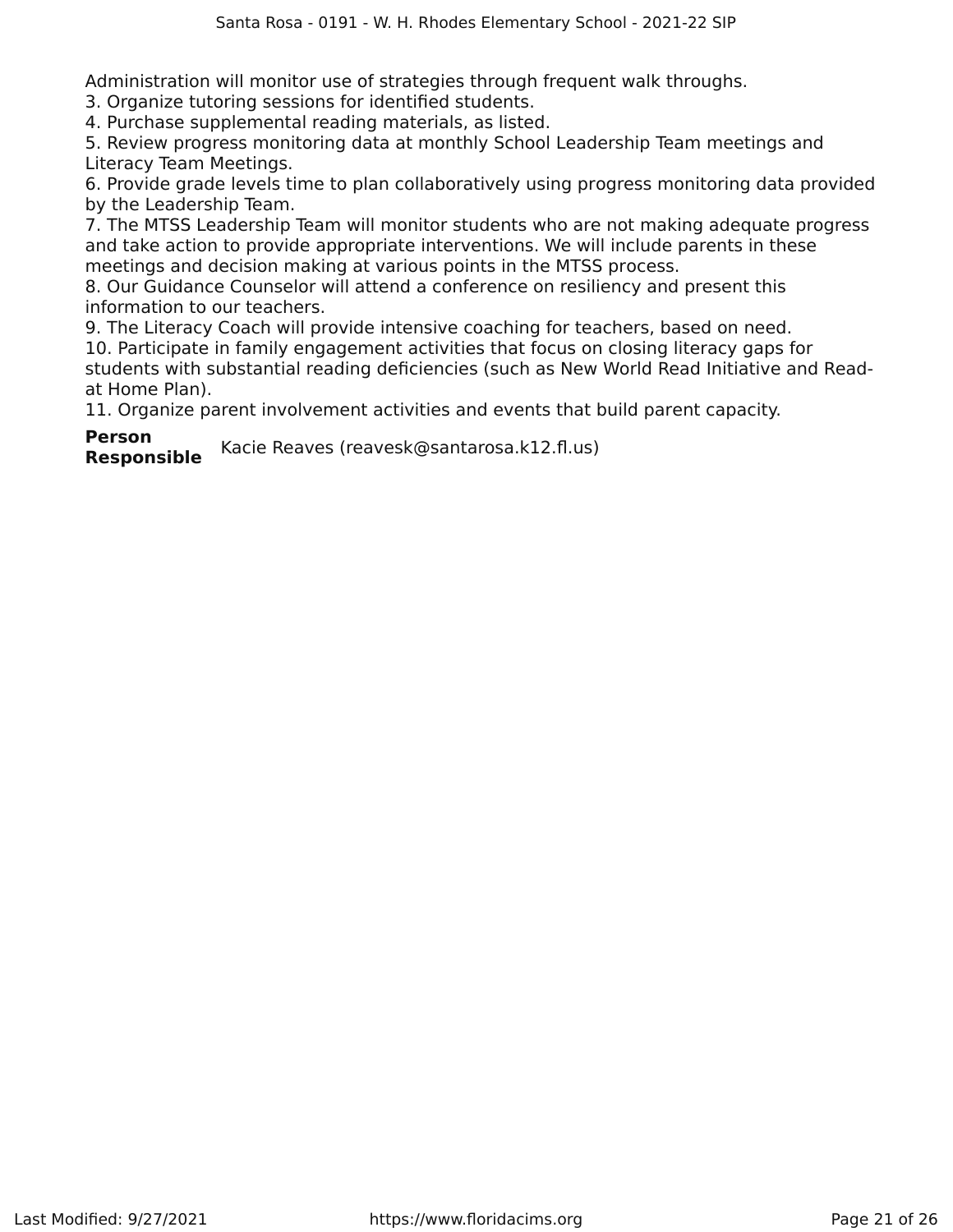|                                                                                  | #2. Instructional Practice specifically relating to Math                                                                                                                                                                                                                                                                                                                                                                                                                                                                                       |  |
|----------------------------------------------------------------------------------|------------------------------------------------------------------------------------------------------------------------------------------------------------------------------------------------------------------------------------------------------------------------------------------------------------------------------------------------------------------------------------------------------------------------------------------------------------------------------------------------------------------------------------------------|--|
| <b>Area of</b><br><b>Focus</b><br><b>Description</b><br>and<br><b>Rationale:</b> | Based on our 2021 data, only 51% of our students in grades three through<br>five achieved learning gains on the 2020-2021 FSA in Math. This is a 15%<br>decrease from 2018-2019 FSA- Math.                                                                                                                                                                                                                                                                                                                                                     |  |
| <b>Measureable</b><br><b>Outcome:</b>                                            | Our objective is for all students to achieve learning gains. Our goal for the<br>2021-2022 FSA-Math is for our percentage of students making learning gains<br>to increase from 51% to 65%.                                                                                                                                                                                                                                                                                                                                                    |  |
| <b>Monitoring:</b>                                                               | The School Leadership Team, led by the principal, meets monthly to review<br>progress monitoring data (such as reports from STAR and I-Ready as well as<br>intervention and MTSS data). This team will assess progress and make<br>instructional changes, as needed.                                                                                                                                                                                                                                                                           |  |
| <b>Person</b><br>responsible<br>for<br>monitoring<br>outcome:                    | Kacie Reaves (reavesk@santarosa.k12.fl.us)                                                                                                                                                                                                                                                                                                                                                                                                                                                                                                     |  |
| <b>Evidence-</b><br>based<br><b>Strategy:</b>                                    | 1. Purchase research based instructional software, such as I-Ready Math, to<br>supplement the core math curriculum.<br>2. Provide professional development for our supplemental math program, I-<br>Ready, on effectively using student reports to guide instruction.<br>3. Provide after school tutoring.                                                                                                                                                                                                                                     |  |
| <b>Rationale</b><br>for<br><b>Evidence-</b><br>based<br><b>Strategy:</b>         | 1. Supplemental math programs enhance our ability to further individualize<br>instruction and enhance progress monitoring.<br>2. Instruction needs to be fluid and guided by careful data analysis.<br>Professional Development plays a critical role in ensuring this while providing<br>teachers with effective instructional strategies. (Hattie effect size 0.62).<br>3. Some students need additional exposure to curriculum to experience<br>success. Tutoring offers this additional time and exposure (Hattie effect size<br>$0.40$ ). |  |

### **Action Steps to Implement**

1. Purchase supplemental math materials to differentiate math instruction.

2. Provide Math Professional Development and monitor the effectiveness through data chats between teachers and administration.

3. Organize tutoring sessions for identified students.

4. Review progress monitoring data at monthly School Leadership Team meetings.

5. Provide grade levels time to plan collaboratively using progress monitoring data provided by the Leadership Team.

6. Our Guidance Counselor will attend a conference on resiliency and present this information to our teachers.

7. The MTSS Leadership Team will monitor students who are not making adequate progress and take action to provide appropriate interventions. We will include parents in these meetings and decision making at various points in the MTSS process.

8. Organize parent involvement activities and events that build parent capacity.

**Person** Kacie Reaves (reavesk@santarosa.k12.fl.us)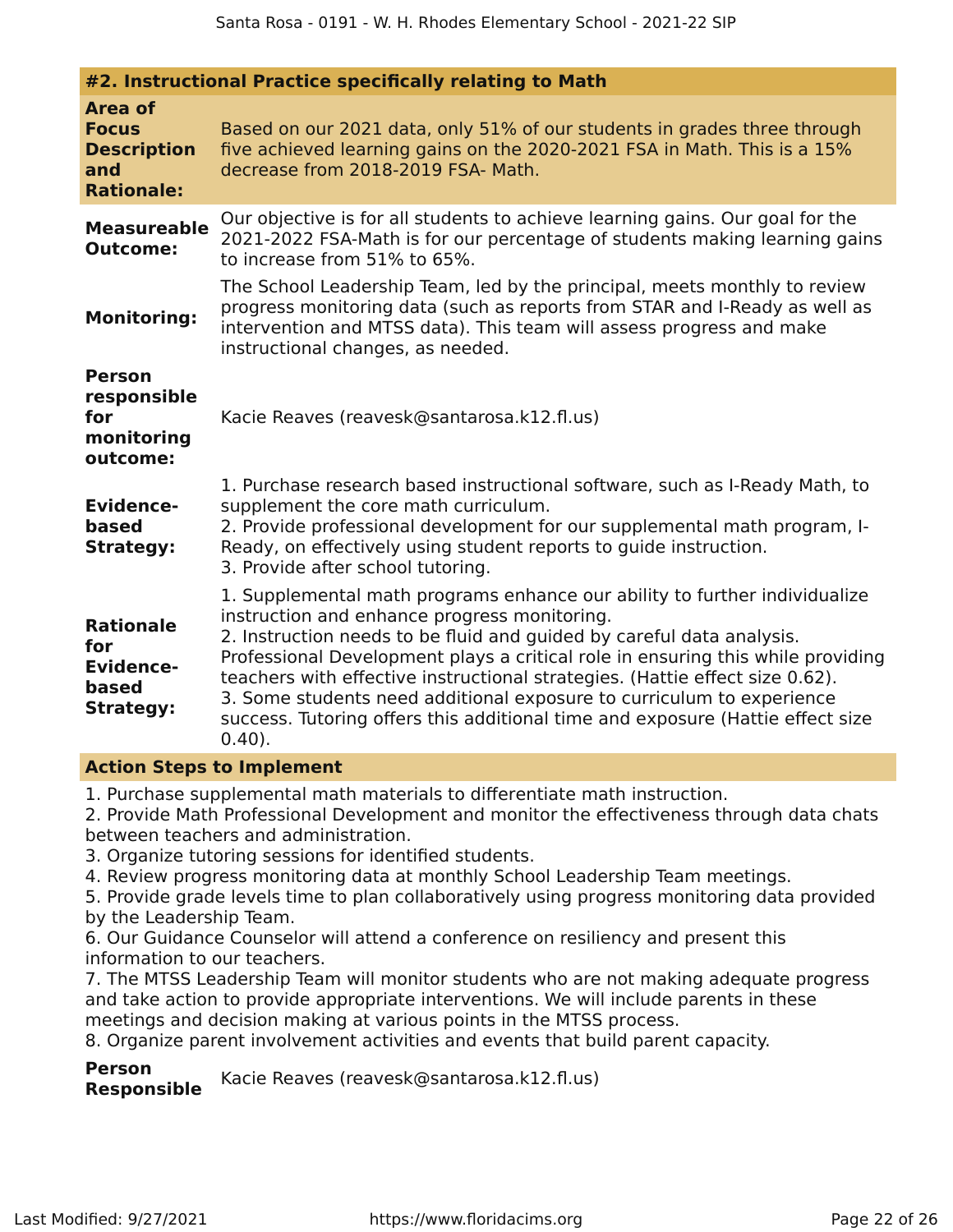| #3. ESSA Subgroup specifically relating to Students with Disabilities            |                                                                                                                                                                                                                                                                                                                                                                                                                                                                            |
|----------------------------------------------------------------------------------|----------------------------------------------------------------------------------------------------------------------------------------------------------------------------------------------------------------------------------------------------------------------------------------------------------------------------------------------------------------------------------------------------------------------------------------------------------------------------|
| <b>Area of</b><br><b>Focus</b><br><b>Description</b><br>and<br><b>Rationale:</b> | Rhodes Elementary has a large SWD subgroup. Our SWD ELA and Math<br>proficiency percentages are historically lower than other subgroups.<br>2021-2022 subgroup data is not available at this time. However, our SWD<br>proficiency for the 2018-2019 school year was 39%, which is below the<br>national index of 41%                                                                                                                                                      |
| <b>Measureable</b><br><b>Outcome:</b>                                            | Our objective is for all of our SWD population to meet growth expectations in<br>both ELA and Math. Our goal is for our SWD population to increase overall<br>proficiency from 39% in 2018-2019 to 45% in the 2021-2022 school year.                                                                                                                                                                                                                                       |
| <b>Monitoring:</b>                                                               | The School Leadership Team, led by the principal, meets monthly to review<br>progress monitoring data (such as reports from STAR, AR, Imagine Learning,<br>and I-Ready as well as intervention and MTSS data). This team will assess<br>subgroup progress and make instructional changes, as needed.                                                                                                                                                                       |
| <b>Person</b><br>responsible<br>for<br>monitoring<br>outcome:                    | Kacie Reaves (reavesk@santarosa.k12.fl.us)                                                                                                                                                                                                                                                                                                                                                                                                                                 |
| <b>Evidence-</b><br>based<br><b>Strategy:</b>                                    | 1. Inclusion teams will attend professional development on collaborative<br>teaching provided by the Florida Inclusion Network.<br>2. Intervention teams will attend various professional development courses<br>on effective teaching and intervention strategies and programs for students<br>with disabilities provided through the district level curriculum departments.<br>3. After school reading tutoring will be offered to identified students in the<br>spring. |
| <b>Rationale</b><br>for<br><b>Evidence-</b><br>based<br><b>Strategy:</b>         | 1 and 2. Students with disabilities need specifically designed instruction and<br>interventions to help them narrow the gap. Professional development plays a<br>critical role in aiding our inclusion and intervention teams in the skills<br>necessary to design and implement this instruction and intervention<br>strategies.<br>3. SWDs often need additional exposure to curriculum to experience success.<br>Tutoring offers this additional time and exposure.     |

### **Action Steps to Implement**

1. Provide ESE Inclusion Teams and Interventionists with professional development opportunities related to teaching students with disabilities.

2. Provide ESE Inclusion Teams and Interventionists with professional development of the core curriculum and intervention programs.

3. Organize tutoring sessions for identified students.

4. Review data, such as grades, Imagine Learning and I-Ready Reports, and district benchmark assessments, to monitor progress of students in this subgroup.

5. Our Guidance Counselor will attend a conference on resiliency and present this information to our teachers.

6. The MTSS Leadership Team will monitor subgroup data on students who are not making adequate progress and take action to provide appropriate interventions. We will include parents in these meetings and decision making at various points in the MTSS process.

**Person Responsible** Kacie Reaves (reavesk@santarosa.k12.fl.us)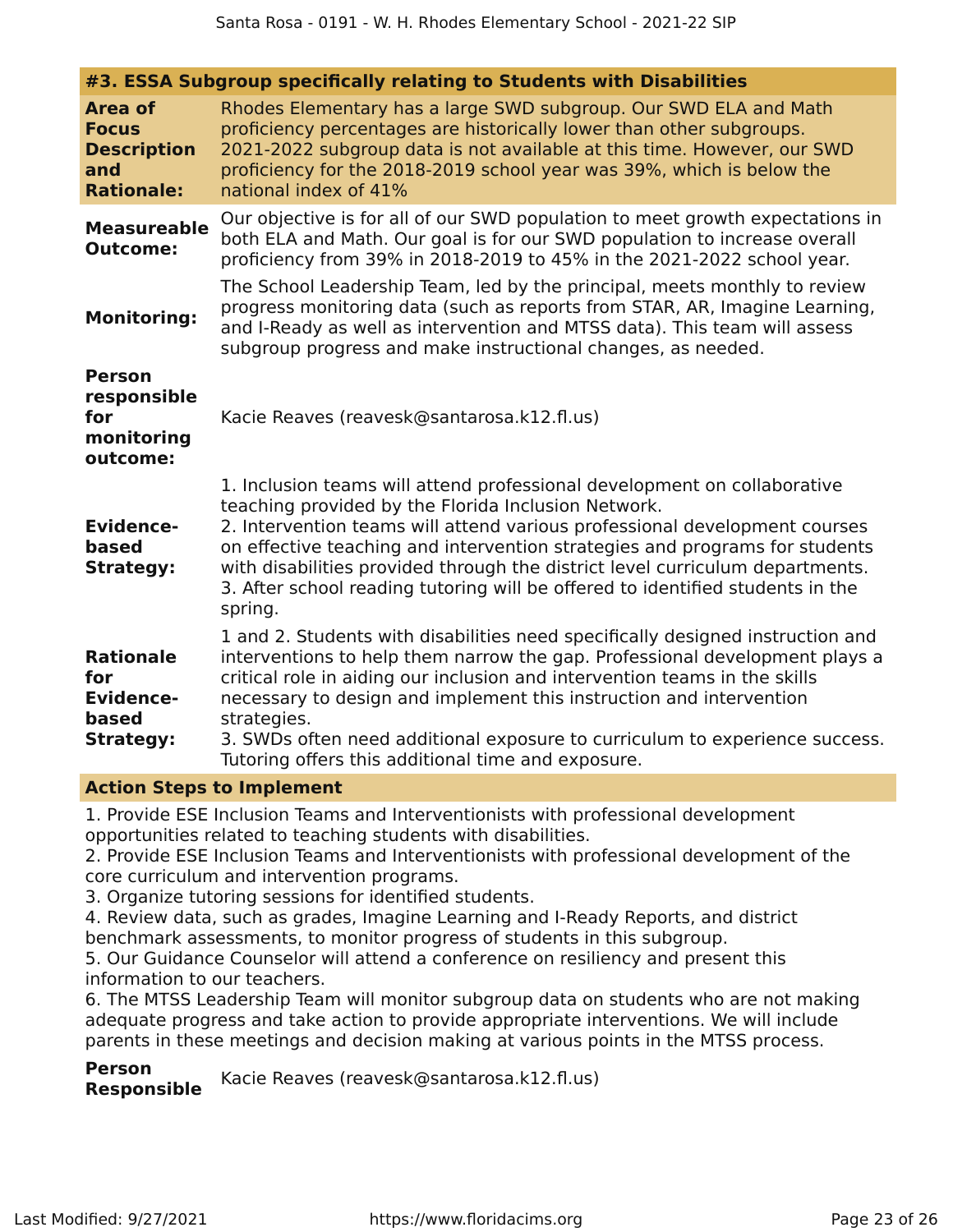| #4. ESSA Subgroup specifically relating to Black/African-American                |                                                                                                                                                                                                                                                                                                  |
|----------------------------------------------------------------------------------|--------------------------------------------------------------------------------------------------------------------------------------------------------------------------------------------------------------------------------------------------------------------------------------------------|
| <b>Area of</b><br><b>Focus</b><br><b>Description</b><br>and<br><b>Rationale:</b> | Our African American ELA and Math proficiency percentages are historically<br>lower than other subgroups. 2021-2022 subgroup data is not available at this<br>time. However, our African American proficiency for the 2018-2019 school<br>year was 34%, which is below the national index of 41% |
| <b>Measureable</b><br><b>Outcome:</b>                                            | Our objective is for all of our African American population to meet growth<br>expectations in both ELA and Math. Our goal is for our African American<br>population to increase overall proficiency with from 34% in 2018-2019 to<br>45% in the 2021-2022 school year.                           |
| <b>Monitoring:</b>                                                               | The School Leadership Team, led by the principal, meets monthly to review<br>progress monitoring data (such as reports from STAR, AR, and Imagine<br>Learning as well as intervention and MTSS data). This team will assess black<br>subgroup data and make instructional changes, as needed.    |
| <b>Person</b><br>responsible<br>for<br>monitoring<br>outcome:                    | Kacie Reaves (reavesk@santarosa.k12.fl.us)                                                                                                                                                                                                                                                       |
| <b>Evidence-</b><br>based<br><b>Strategy:</b>                                    | 1. The School Leadership Team will identify students in this subgroup that<br>would benefit from mentoring and frequent data reviews. Each member of<br>this team will be assigned students to meet with on regular basis.                                                                       |
| <b>Rationale</b><br>for<br><b>Evidence-</b><br>based<br><b>Strategy:</b>         | 1. Mentoring and having students invested in their own data and progress are<br>research based strategies that assist students in academic success.                                                                                                                                              |
| <b>Action Steps to Implement</b>                                                 |                                                                                                                                                                                                                                                                                                  |
|                                                                                  | $\sim$ $\sim$ $\sim$                                                                                                                                                                                                                                                                             |

1. Review progress monitoring subgroup data at monthly School Leadership Team meetings. 2. Assign mentees to each member of the School Leadership Team and create a schedule to ensure meetings between mentor and mentee happen on a regular basis.

**Person Responsible** Kacie Reaves (reavesk@santarosa.k12.fl.us)

### **Additional Schoolwide Improvement Priorities**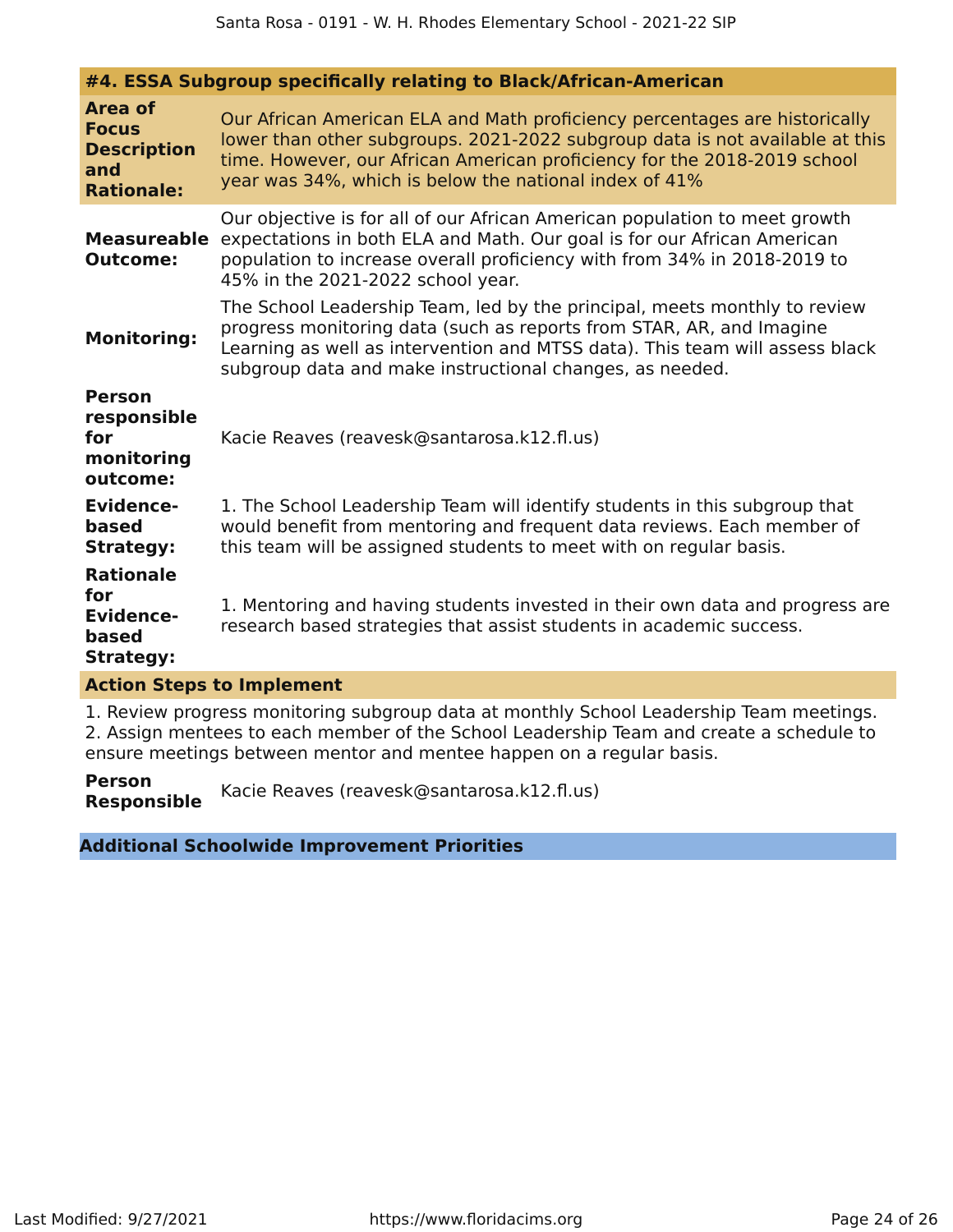Using the SafeSchoolsforAlex.org, compare the discipline data of the school to discipline data across the state and provide primary or secondary areas of concern that the school will monitor during the upcoming school year. Include how the school culture and environment will be monitored through the lens of behavior or discipline data.

**According to the SafeSchoolsforAlex.org report, W. H. Rhodes scored in the Very Low risk range for Incidents. We scored in the High range for total reported suspensions. A review of the data shows that, during the 2019-2020 school year, we had a total of 34 suspensions. This equates to 3.4 suspensions per 100 students. This is on par with the state average and places Rhodes Elementary as ranked sixth highest in our district (elementary schools only).**

**Action Steps to decrease our percentage of students (per 100) in total suspensions:**

**1. Utilize our school behavior coach to provide preventative interventions.**

**2. Provide school-wide professional development in culture/climate, specifically Capturing Kids' Hearts training**

**and CKH Recharge.**

**3. The MTSS Leadership Team will monitor discipline data and provide interventions to struggling students, as needed.**

**4. Continue to implement our school wide Positive Behavior Support Program.**

### **Part IV: Positive Culture & Environment**

A positive school culture and environment reflects: a supportive and fulfilling environment, learning conditions that meet the needs of all students, people who are sure of their roles and relationships in student learning, and a culture that values trust, respect and high expectations. Consulting with various stakeholder groups to employ school improvement strategies that impact the positive school culture and environment are critical. Stakeholder groups more proximal to the school include teachers, students, and families of students, volunteers, and school board members. Broad stakeholder groups include early childhood providers, community colleges and universities, social services, and business partners.

Stakeholders play a key role in school performance and addressing equity. Consulting various stakeholder groups is critical in formulating a statement of vision, mission, values, goals, and employing school improvement strategies.

### **Describe how the school addresses building a positive school culture and environment.**

The families represented at W. H. Rhodes Elementary School have many opportunities to be involved in the planning, review, and improvement of instruction, the Title I Program, and other aspects of our school that have an impact on the school culture and climate. We have an active Parent Teacher Organization and School Advisory Council that provides stakeholders the platform to be involved in school improvement related decisions. The goal of our various family engagement events is to establish partnerships with families in the educational process and provide them with strategies and resources to help their child at home with grade level standards and requirements. Families are asked to complete surveys at the conclusion of